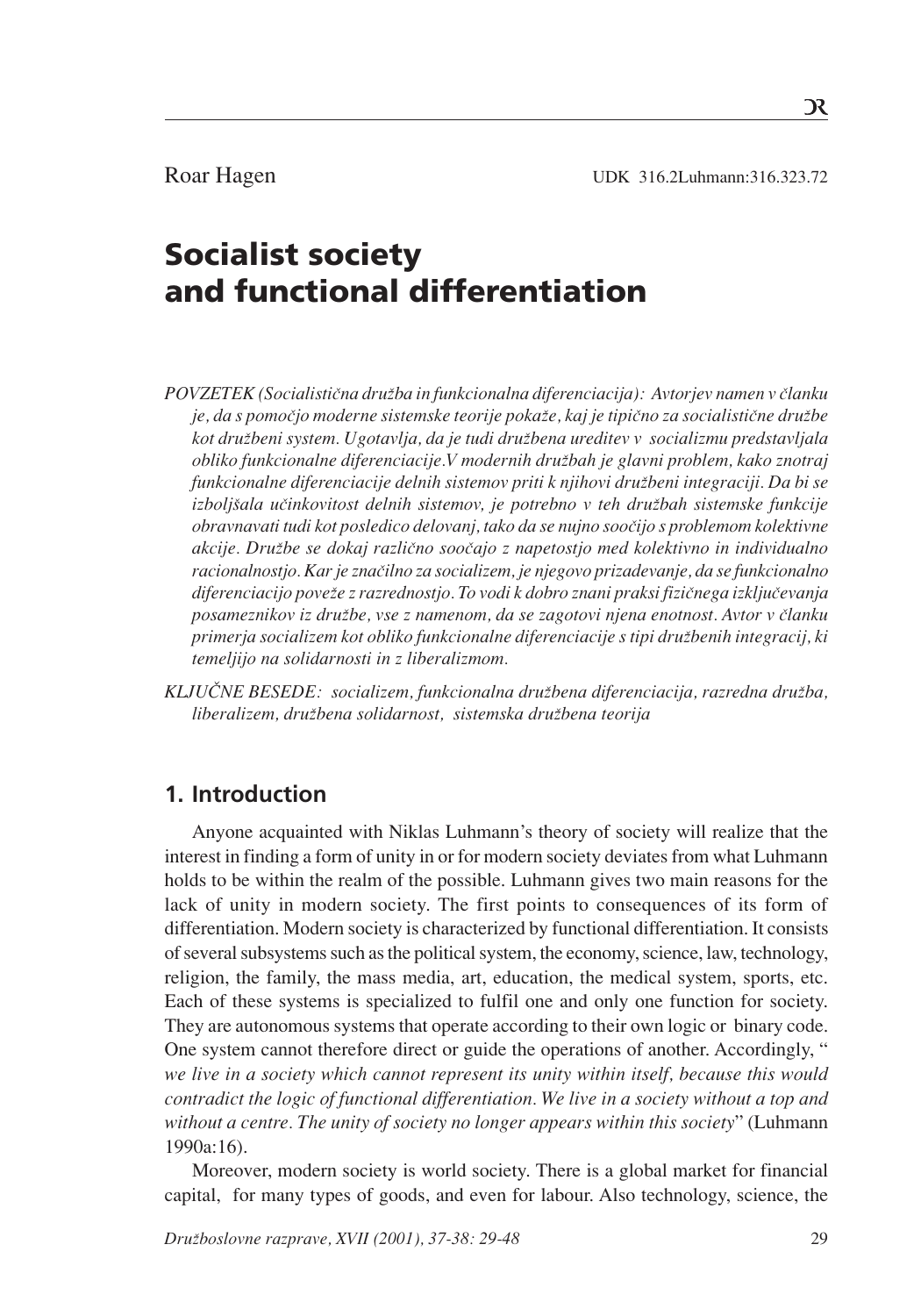mass media and art are undoubtedly global systems in the sense that what happens in one place on earth is affected by what might happen in any other place, and every operation in the system must take this into consideration. Other systems, like the political system and the system of law, seem to be more confined within national borders. There are of course international law and global politics, but so far the medium of power has been closely linked to the nation state. Through the nation state it has been possible for society to regulate the operations of its subsystems - to a certain extent. We might distinguish between larger regional units according to different ways of ordering the relationship between function systems. We might then have Muslim society, the western form of modernization with the mixed welfare state and market economy, and there used to be a socialist camp. All these three societies, or rather societies of society are enmeshed in the global differentiation of function systems. They all have science, technology, mass media, medical care, legal systems, etc., but they set themself apart from one another with respect to the mechanisms applied to create a unity of differences. This implies that some of the subsystems differ from one another in each setting. The religious systems have a dominating position in Muslim society, and the economy is politically controlled under socialism while markets are marginal. There are of course also differences within the regions between nation states, for instance as to the relative positions of state and market in the welfare state/market-mix.

Now, one could argue that these regional forms of integration of function systems all belong to the past. There is definitely no longer a socialist camp, even if one can speak of a socialist system in the People's Republic of China, North Korea and Cuba. But these societies are not attractive to anybody outside the system. Socialism has lost out in the competition with the other two. It is a society without a future. The Muslim form of religious integration, on the other hand, has been rather successful and is on the increase. The religious movement, however, can perhaps best be understood as a reaction against modernity. Within the welfare state/market-mix, the market is on the offensive while the state and the political system have problems in coping with the increasing globalization of financial and other markets.

The overall picture thus seems to confirm Luhmann's view: that world society is a differentiated system which owes its performances to the autonomy of the function systems and which cannot be combined with any form of central governance. The existence of organizationally controlled regional autonomies is not compatible with functional differentiation. Any attempt at introducing this type of modernization in modern society must be payed for with stagnation, with the use of force and dwindling acceptance, and in the end with the breakdown of "the system".1 This is the evaluation in one of Luhmann's few scattered remarks on socialism in particular, but the point is a general one - that of the impossibility of a hierarchical ordering of function systems.

However, although there is much in the present situation to support Luhmann's claim that *"we live in a society which cannot represent its unity within itself,"* I am reluctant for several reasons to subscribe scientifically to Luhmann's macroscopic views. Luhmann's statement is paradoxical since it claims what it denies. A statement of the impossibility of representing the unity of the system in the system is an observation of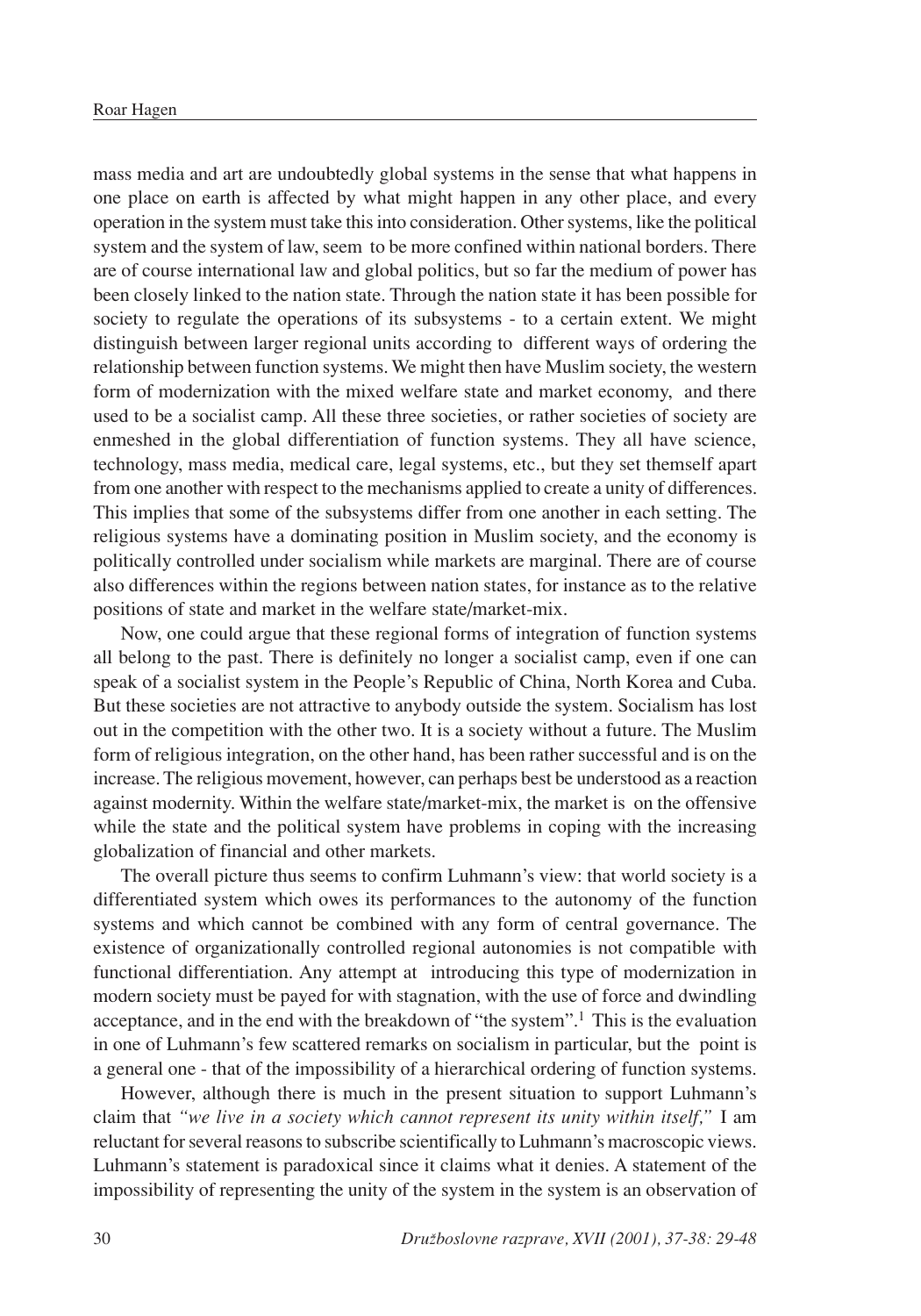some form unity, and thus its representation is possible. This paradox must either be "unfolded" or abolished as a simple self-contradiction. This brings us to the more empirically founded reason to be hesitant about Luhmann's conclusion. For a considerable period of time different forms of political coordination of function systems was rather successful - as Luhmann admits. Think, for instance of the nordic welfare states or Germany, which were able to promote both functional differentiation and inclusion of nearly the whole population. Even the socialist countries were capable of bringing about functional differentiation through the state, to a certain extent and for some time. At least at a certain stage in the development of modern society functional differentiation was not a spontaneous process but one observed, furthered and regulated by society through the state. Modernization was a project rather than merely the outcome of evolution. Also today the nation state plays a significant tole in the allocation of resources among function systems. This makes questionable Luhmann's statement that it is the *logic* of functional differentiation that makes futile any attempt at creating a unity of the subsystems of modern society. Perhaps it is more the size of the system, the character of world society, that is the critical factor. The abovementioned flaw in Luhmann's reasoning makes it necessary to take both a closer look at the concept of functional differentiation and to investigate mechanisms of governance in more depth, and only then to decide whether they are limited to the nation state or whether some forms of governance may be transposed to the level of world society. It is in this perspective that a comparison of regional forms of integration might turn out to be fruitful, and here I will take a closer look at socialism as a form of integration.

The rest of the article is organized as follows. The next two sections present the conceptual tools needed for the analysis. First I discuss the concept of function as used by Luhmann and others. However, observed as the consequences of action, functional differentiation is collective action, and the real shortcoming of the theoretical discussion is connected with this concept. I suggest filling out this theoretical deficit with a concept of collective rationality. On this basis it is possible to distinguish between three different self-descriptions of modern society: liberal, socialist and welfare states. In sections three and four I try to discern how unity was created within the socialist system as a particular form of functional differentiation. In the last two sections socialism is compared with the western attempt at creating unity through the medium of solidarity. The discussion as a whole is structured by the assumption that the switch from a theory of action to communication as the basic social entity opens up new avenues for old debates.

## **2. Confusion in the conceptualization of the functional**

To scale down an extended debate on the proper role of the concept of function in the social sciences, I will here focus on the relation between function and action in sociological theory, since function becomes problematic to the extent that it replaces consequences in sociological explanation (Elster 1983). Functionalism is the attempt to explain the existence of social patterns, structures, institutions or subsystems as the outcome of unintentional consequences. The contentious claim is that these entities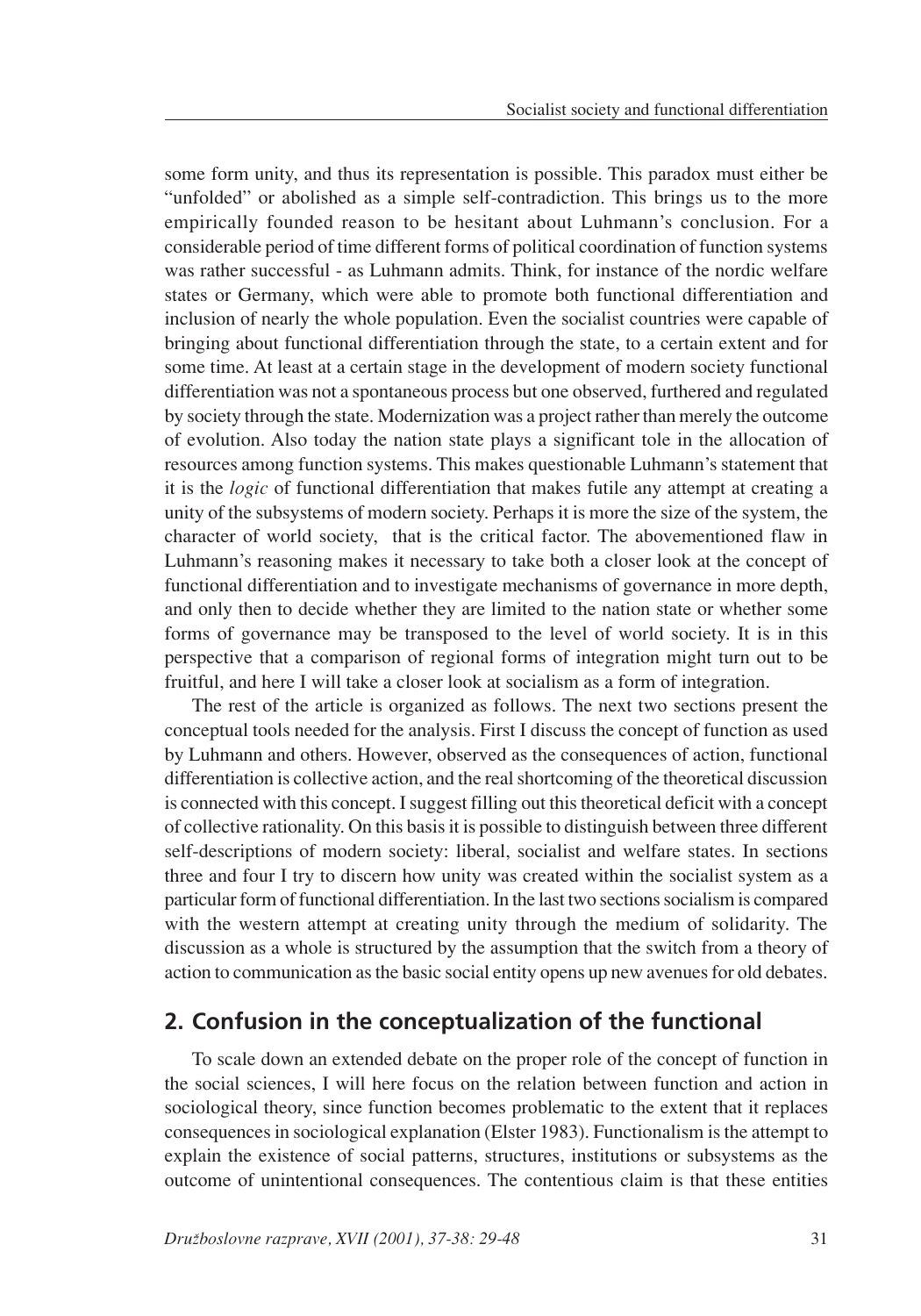exist because they have useful effects for society and fulfill needs for the social system. Functionalism thus implies a circularity whereby effects become their own causes. It inverts the arrow of time and violates the law of motion that says causes must appear before effects. Functionalism should be replaced either by a proper causal explanation or one referring to intentions, that is, that the members of society are aware of the useful consequences of their actions for society and act consciously to further and protect the relevant institutions that benefit society.

What this criticism overlooks is the real concern behind the sociological interest in the concept of function. Just as society cannot be caused by its history, neither is it the invention of its members. The attempt to square the circle and explain phenomena in accordance with linear logic leads to an infinite regress that aks for causes for causes and reasons for reasons. Function represents an alternative to this. But identifying functions is not to explain them. The sound sociological attitude has always been to separate function and explanation. Already Emil Durkheim (1938:90) stated that to show how a fact is useful is not to explain how it originated or why it is what it is. The uses which it serves presuppose the specific properties characterizing it, but do not create them. To search for relations between societal needs and functional properties of institutions are necessary steps in the research process, not its conclusion.

Luhmann (1970) holds that function constitutes a comparative perspective that enables the observation of both causes and effects. In systems theoretical terms, functions relate subsystems to the system as a whole. Logically there are three possible types of relations between systems (Luhmann 1981, 1990a, 1997:757). A subsystem may relate to the *whole system* to which it belongs, or to other subsystems, and a system can also have a relation to itself. In differentiated systems the relation of a subsystem to the whole is determined by a specific *function*; while relations to the other subsystems can be designated as *performances* (Luhmann 1990a:73). Specialization means independence *and* dependence at the same time. Every system becomes autonomous with respect to its own specialization. For instance, only science can determine what is true, not religion or politics. This implies that a system becomes dependent for its own operations on operations fulfilled in other systems. Modern politics and business needs scientifically verified truths for their own functioning, and all other systems must acquire resources from the economic system. It is when this interdependency between specialized systems is observed in society that we may speak of differentiation as functional.

The claim that differentiation is functional is a statement of the unity of that which is separated - the parts either serve or do not serve one another and thereby the needs of the totality they constitute. Luhmann's point, however, is that with the transition to functional differentiation society no longer subjects the subsystems to a unitary perspective, as for instance in stratified societies where every subsystem determines its relations to other systems as a question of rank.2 In the case of functional differentiation each subsystem determines its own identity. The perspective of unity, by which the distinction between system and environment is differentiated, is the function that the subsystem fulfills for the total system (Luhmann 1997:746). But every function system operates with its own perspective on society.3 Society is differentiated into subsystems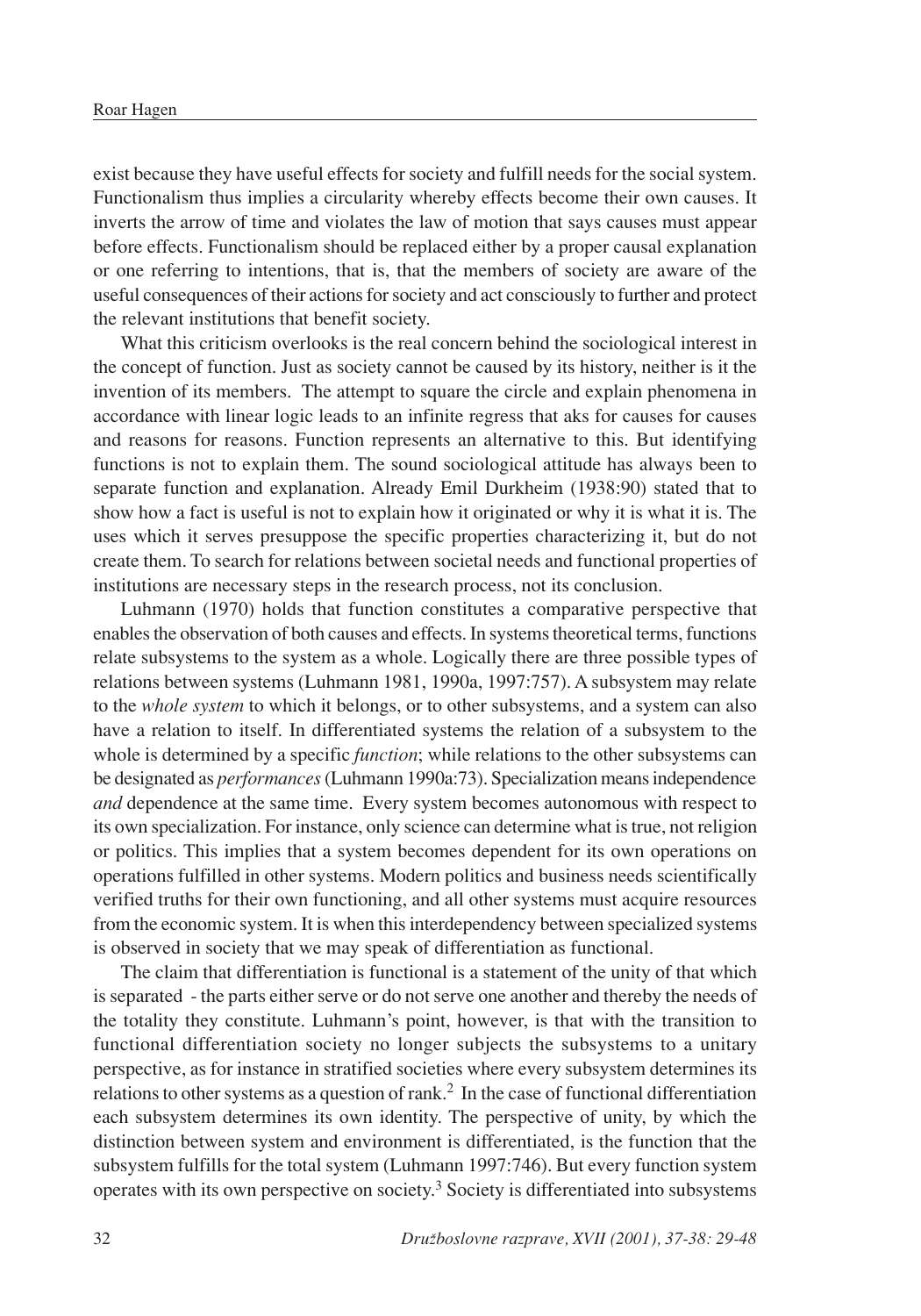and no system can substitute for another. There is no place in modern society from which to make an overall assessment of the utility or disutility of the different subsystems. Or there are many different perspectives on what society is about and what it needs, one for every system.

However, the statement that society lacks unity is a reference to its need for unity and as such an observation of society as a totality. And it takes place *in* society. Society cannot be observed from the outside. It is the all-encompassing system that includes everything social within it, also its own observation. Society is the border against the non- social environment. Psychic systems belong to the environment of society, and they of course have thoughts about society, but as soon they are expressed in communication they appear on the inside and belong to society. Society consists only of communications, and of all communications. Luhmann's claim that modern society cannot represent its unity within itself contains a logical flaw that confuses his theory of society.

One the one hand, Luhmann argues that the driving force behind the increasing differentiation of society into specialized subsystems is the increased performance that follows from a maximum of autonomy. This is not only a statement of the overall utility of subsystems for society, which in fact should be impossible. Moreover, Luhmann's argumentation comes close to a functionalist explanation since he seems to infer that the benefits that follow from differentiation - increased performance - also fuel the process of differentiation and therefore explain it. But he never accounts for the actual mechanism that transform the beneficial consequences of a certain development into causes of that development.

On the other hand, Luhmann maintains that the increasing specialization and globalization of subsystems is in fact dysfunctional. The most prominent manifestation of this is the growing environmental problem (Luhmann 1986). Ecological threats have their causes in several subsystems while a solution calls for a general approach or even some form of collective action superseding the operations of each individual system. But this cannot be, because it contradicts the principle of functional differentiation. Perhaps this is the actual distinction, then: Modern society may experience both the benefits and the costs of differentiation into function systems. Thus it has the capacity to observe itself, for instance via the new protest movements and through the mass media (Luhmann 1997). Society may have a unitary perspective but it cannot *act* as a unity. It can only register and lament the negative effects of specialization, but society cannot *do* anything about them. It is this function of the concept of function to connect causes to actions that is the real problem which still confuses the theoretical discussion. We should address the problem directly, and I will therefore take a closer look at systems theory as a theory of action.

## **3. Society as collectivity**

There is a doble uncertainty in all social encounters, and social systems develop as ways of handling this complexity, which emanates from the interdependence of choices.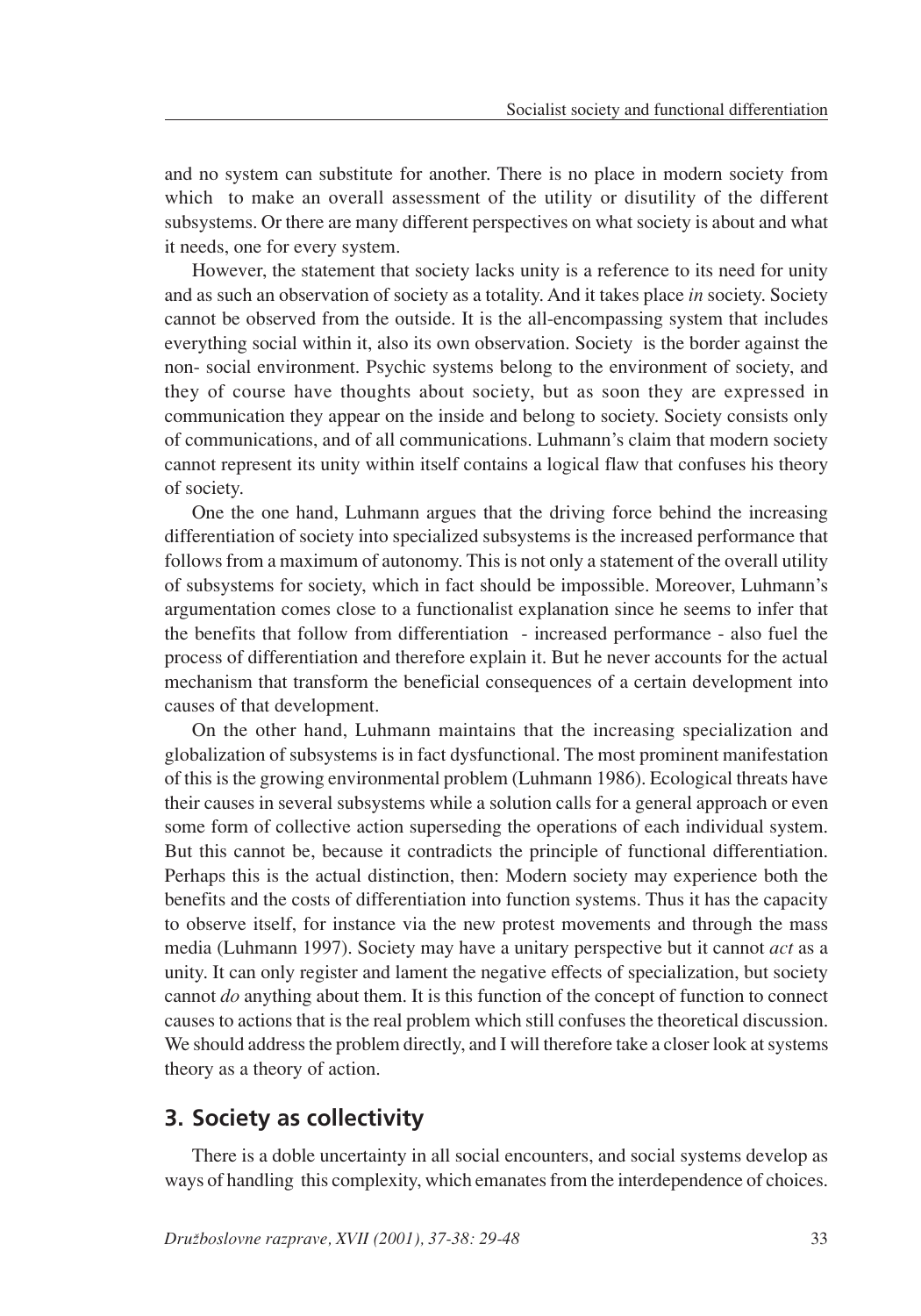Luhmann has taken over this reformulation of the Hobbesian problem of order from Talcott Parsons (1951). While Parsons still tries to solve the problem within the framework of a theory of action, and in both cases conceives of a solution in terms of normative integration, the novelty of Luhmann's approach follows from his transition from a theory of action to taking communication as the basic operation of social systems. Society consists not of individual human beings or even actions, but only of communications as the unity of the differentiation among information, utterance and understanding. Communication is not the transmittance of a mind content between individuals, but an undertaking on the part of ego. She projects the distinction between information and utterance on alter - and understands. Understanding does not imply agreement, but creates an open situation of either acceptance or rejection. This severance in the process of communication is what Luhmann (1995 [1984]) calls the fourth distinction of communication and action. Acceptance and rejection are observed in the process of communication as actions. It is this distinction between communication and action that allows both for the possibility of a problem of double contingency in interaction and a social solution to it. Ego can never know for sure alter's reasons for his selections of actions and what he thinks about the situation, but through communication both sides can develop certain clues that help them get along. Communication is a *sui generis*, not reducible to the qualitites of the participating individuals. It is an autopoietic system that evolves by self-reflection. The impetus for self-generated variation comes from the negative response. This is the reflection value of the communication process, since lack of support provokes communication about alter's reasons for his rejection. The communication may then either communicate about the selection of the informational content or the interest positions of the communication partners.

Luhmann finds a solution to the problem of double contingency by way of a transaction whereby ego suggests that she will do what alter wants, if alter does what she wants. This cannot, however, be the general form for the self-reflection of communication as action, but rather the more specialized case of exchange whereby two parties sanction each other into cooperation. The structure of an exchange is not self-sufficient and needs a supporting environment of property rights. Property rights involve the onlookers to an exchange and raise problems not of double but of triple or multiple contingency. In general: Society always involves more than two people, and cannot therefore be reduced to relations of exchange.

The important distinction in a theory of society is between communication that involves two and that which involves three or more individuals. When the communication system comprises more than two actors who are dependent on each other, communication not only becomes more complicated, but also takes on a totally different structure. As revealed in the game theoretical literature, i.e. where the actors are assumed to take into consideration the consequences for themselves of the interaction, actors face a certain dilemma over the choice of action: They all gain from cooperation, but each of them could gain even more from defection. However, when all try to exploit this opportunity to take a free ride, the collective good will not be produced and everybody is worse off than if they all cooperated. Consequently, each and every one of them should sacrifice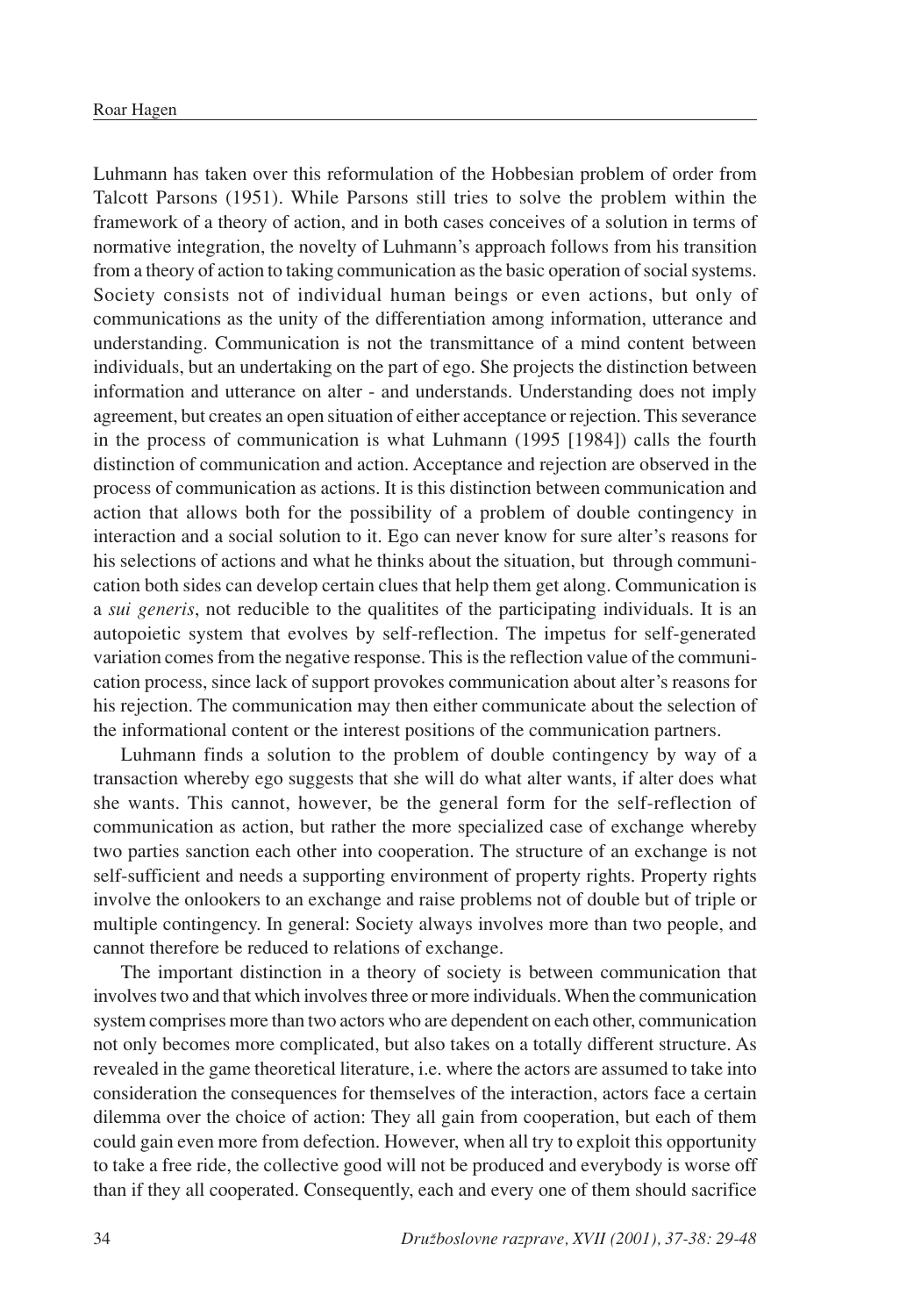their self-interest to the common good. A distinction between individual and collective rationality becomes apparent that structures the ensuing communication process.

A major topic in sociological theoretical debate is how this problem of collective action can be solved. Treated within an action theoretical framework there are only two options. Either one assumes that the actors are rational, and the dominant strategy in a rational choice perspective is to defect. But as Durkheim and Parsons (1968 [1937]) in particular have already pointed out, no society is possible based on this type of choice alone. They instead assumed that actors are not rational but act on norms and values that prohibit egotistical behaviour. In the ensuing theory of a normatively integrated society the problem of order disappears, since the basic presumption is that actors are already socialized not to exploit the collectivity. This theoretical dualism of rational choice theory and a sociology of norms excludes an understanding of the real processes of communication that solve problems of social order and through which a capacity for collective action is established. However, with the new systems theory we have a new framework for this debate that enables us to transcend both the action theoretical stance and Luhmann's concrete treatment of the problem of double contingency (Hagen 1999).

To the distinction between individual and collective we add the distinction between private and public, and see that collective rationality prevails in the public domain while individual rationality is private. One cannot claim in public that we should all defect on the collective interest since this cannot be the common strategy of all those addressed. Public debate is about what *we* should do, and the normative expectation is to act in a collectively rational way. However, the public may of course take into consideration that they will perhaps not do in private what they adhere to in public, and the social dilemma persists. The public must therefore not only set goals for the collectivity, but also supply the mechanism that furthers compliance with the normative expectations raised in public. In other words, only societies that solve both the problem of creating collective goals and that of implementing them can develop.

From this small theoretical detour we return again to Luhmann's main track, with our new theoretical software in mind. Only a few social systems have emerged as viable solutions to the problem of social contingency which is inherent in all communication, namely interactions, organizations and society. Interaction systems are communications that take place face-to-face, and presence promotes conformity. It is more difficult to say no to communication partners that are present in person. Organizations are systems that have individuals or other organizations as members. They consist of decisions and in particular the organization takes decisions about the performances of members. Organizations solve problems of double contingency by conditioning the rules for membership both with respect to the decision to enter the organization and maintenance of membership status (Luhmann 1997:829). If a member rejects the decision of the organization, he or she runs the risk of losing membership. Organizations may therefore motivate individuals to do actions they would not undertake by themselves, for instance to work for a salary rather than the concrete outcome of the labour process.

Society is the comprehensive social system that embraces both interactions and organizations. However, what are the particular means through which society overcomes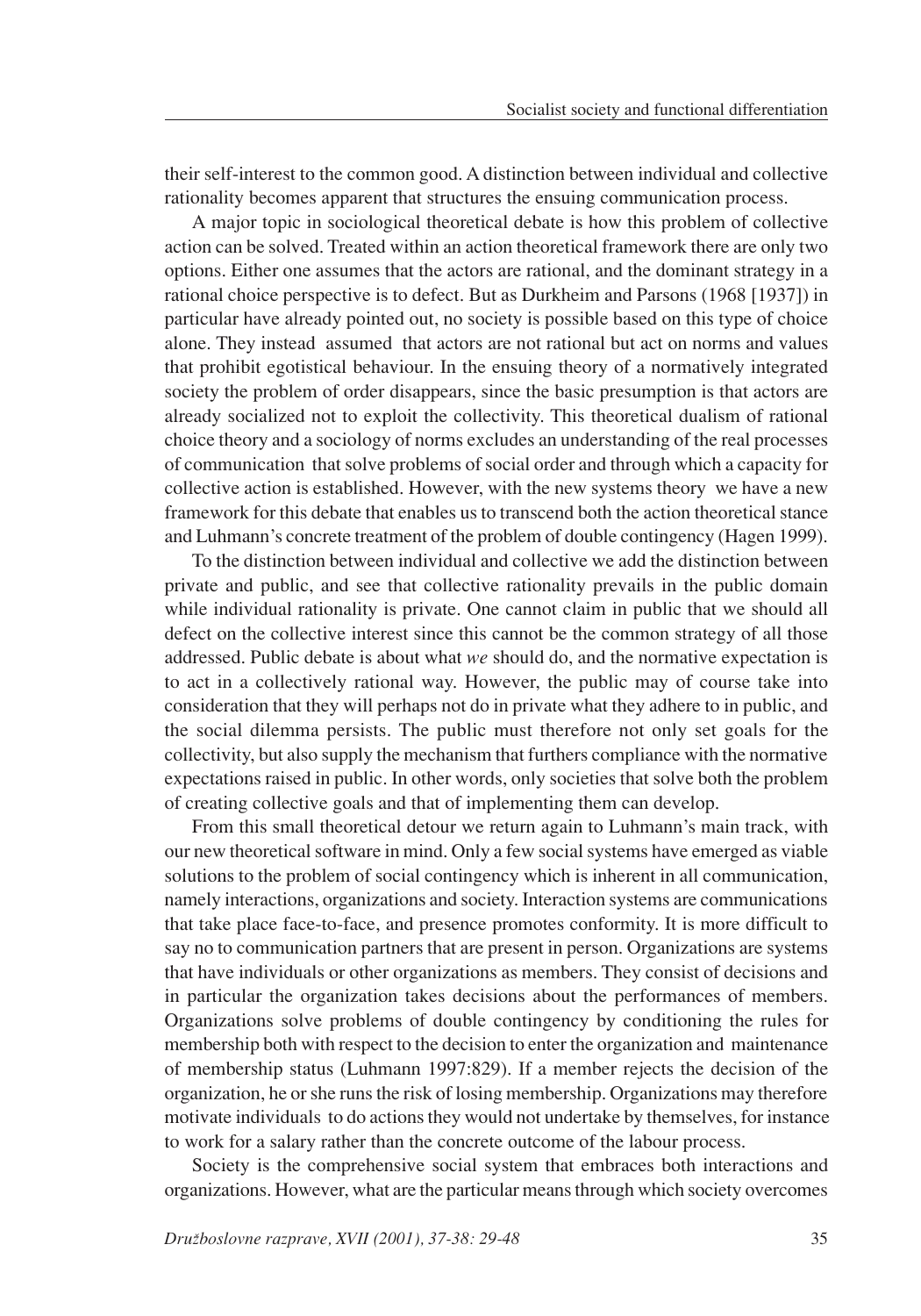problems of collective action? Niklas Luhmann (1997) distinguishes among four stages in the evolution of societies: Primitive society is characterized by segmentary differentiation. The next stage in the evolution of society takes the form of a difference between centre and periphery. The centre monopolizes the economic, political, religious and other resources of society and this leads to a differentiation of strata within the centre, for instance through intermarriage. In all three cases society uses combinations of the other two systems to solve problems typical of itself. Segments such as the extended family, the village, clan or tribe are small entities that comprise few people. Everybody is both present in person and a member of society that must take into consideration that he or she can be observed by an almost omnipresent public which will punish those who defect with ostracism or death in the extreme cases, but which will also reward those who make sacrifices with the status of heroes. On the next two levels society reaches beyond face-to- face encounters. It comprises more people than can ever be present at the same time or meet with each other on a regular basis. Society has outgrown the integrating capacity of interaction, but the number of people in the centre or at the top of the social hierarchy is still fairly small. Thus they can function as the society of society and dominate society through organization and rudimentary mediated forms of money and power. The top strata extract resources as taxes and manpower from the periphery and lower strata which it uses to fight rivalling knights and kings in the competition for land. This conflict among hierarchically ordered societies whereby one or a few grow stronger and subdue the others is a propelling factor in the civilization process that leads to the nation state (Elias 1994).

Modern society sets itself off from stratified society by the fact that society should include everybody in the same way. It is no longer a hierarchical order, but one of different subsystems which are equal with respect to their function for society - they are all necessary. Every member of society becomes dependent on participation in most function systems for his personal life. Functional differentiation places all members of society on an equal footing in their relations with the systems. Without money one cannot do much, and to get money and be an able participant in the political system one needs access to education. Each subsystem should therefore be open to and include everybody.

In its inclusiveness modern society resembles primitive society in which everybody can partake in the communication of everybody else. But while this happens in primitive society just because it is an interaction system, modern society is based on mass communication. For its development modern society becomes highly dependent on the co-evolvement of media of dissemination and symbolic generalizations. Media like writing, printing, radio, television and the internet draw distant and unacquainted persons into communication on a massive scale and thus makes acceptance less certain. The ensuing social contingencies are solved by a third mechanism alongside interaction and organization that makes acceptance of a communication offer more likely than rejection, namely symbolically generalized media of communication such as truth, power, money, love, etc. Media like money and power are generalizations that symbolize motives for accepting a communicative offer and thus facilitate communication. Science is one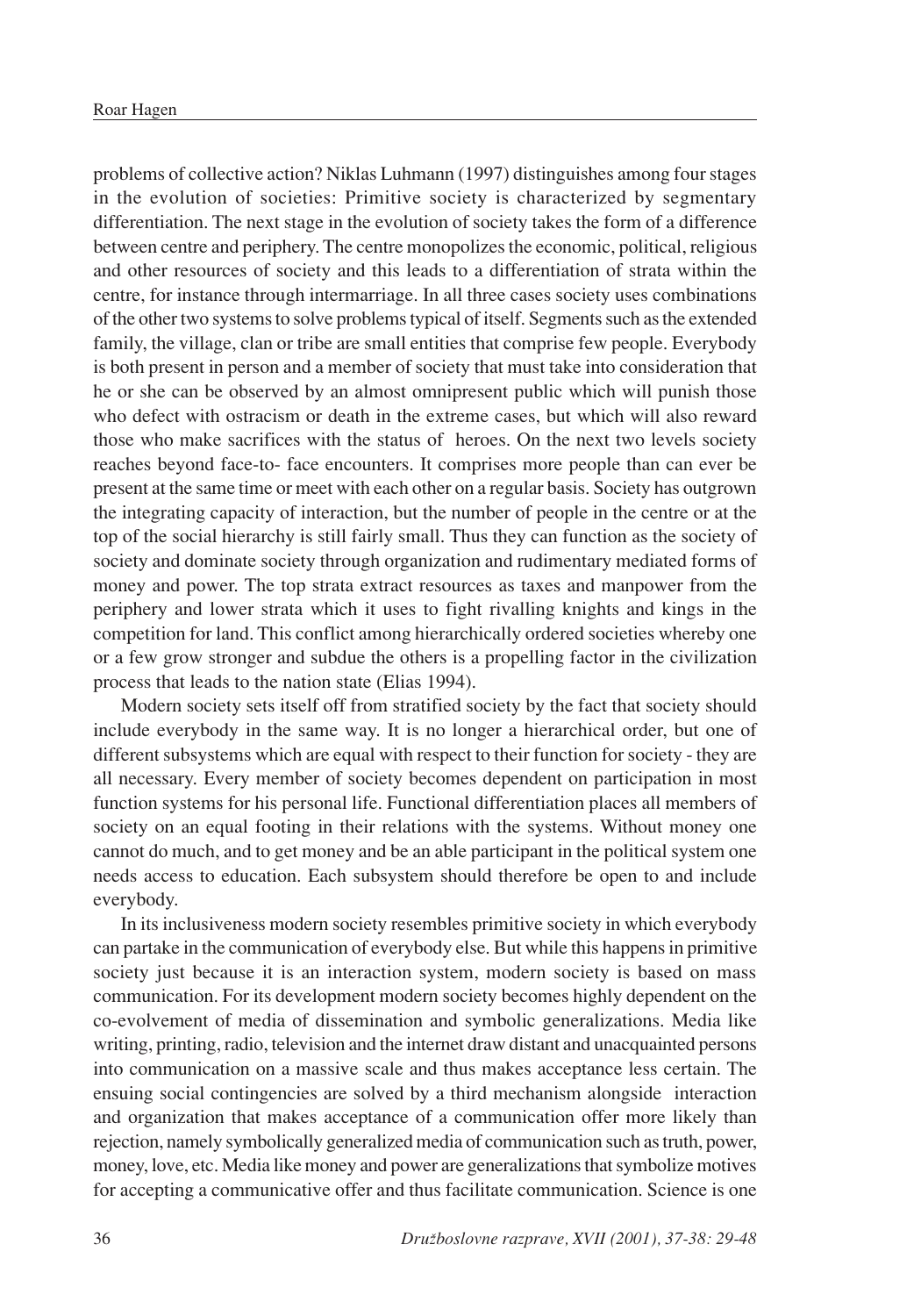possible solution to the contingency of experience in society where you cannot simply trust your own eyes or the reputation of the informant. It is disconnected from subjective experience and interest positions and therefore able to distinguish true experiences from false ones.

### **4. Self-descriptions: I) The planned economy**

I have now presented the modified systems theoretical vocabulary relevant to an analysis of what is typical of the socialist form of differentiation and integration, with the exception of one case. When society is observed, a distinction appears in society between society and its observation. This observation of society by society in society is what Luhmann (1997) calls self-descriptions of society. Of these there are several competing alternatives, such as capitalism, socialist society, welfare society, postmodernity, etc. Self-descriptions are not necessarily true pictures of society, but semantics, i.e. communications worthy of preservation, usually written texts that are used to perceive problems in society and suggest solutions.

Now, also these competing representations of society in society must be observed and described. This is where sociology enters the scene. But who then is the observer of sociology? Systems theory, of course - and then? There are two possible conclusions to this game of who or what is the observer of last resort, or the top of the hierarchy of knowledge. Either one follows the post-modern or relativistic approach to knowledge, and accepts that there is no method that enables us to decide among competing claims to reality, and that systems theory too is only one among many perspectives. Or, as I will, one chooses the other option that follows from an epistemologically founded constructivism within systems theory (Luhmann 1990b). To be sure, it is impossible to observe reality as it is, since the observing is a necessary intermediate between the observer and the observed. Science therefore cannot copy reality but constructs an image of it. However, that does not imply that this construction is without merit. Even if reality cannot confirm truth positively, negative feedback is attainable. One can know if one is in the wrong. To act realistically only *fit* and not match is necessary (Glaserfeld 1988). The way a society describes itself might have a significant effect on society even if it is false, or perhaps especially then. The semantics of a given society may be informed by scientific theories, but are no part and do not belong to the subsystem of science. This distinction between society, self-description and social science makes it possible to undertake a scientific study of the relationship between society and its self-description. In this case - what is the effect on modern society from its self-description being socialistic? But then first - what is the self-description of socialist society?

Not every observation of society has the potential to be elevated to the status of a self-description of society. Luhmann establishes a connection between self-descriptions and social structure. Pre-modern societies with a hierarchical structure describe stratification as a preordained order that gives people a place in society in accordance with their innate nature. The semantics of modern society is, however, one of growth, wealth, and welfare as something that follows from the differentiation of specialized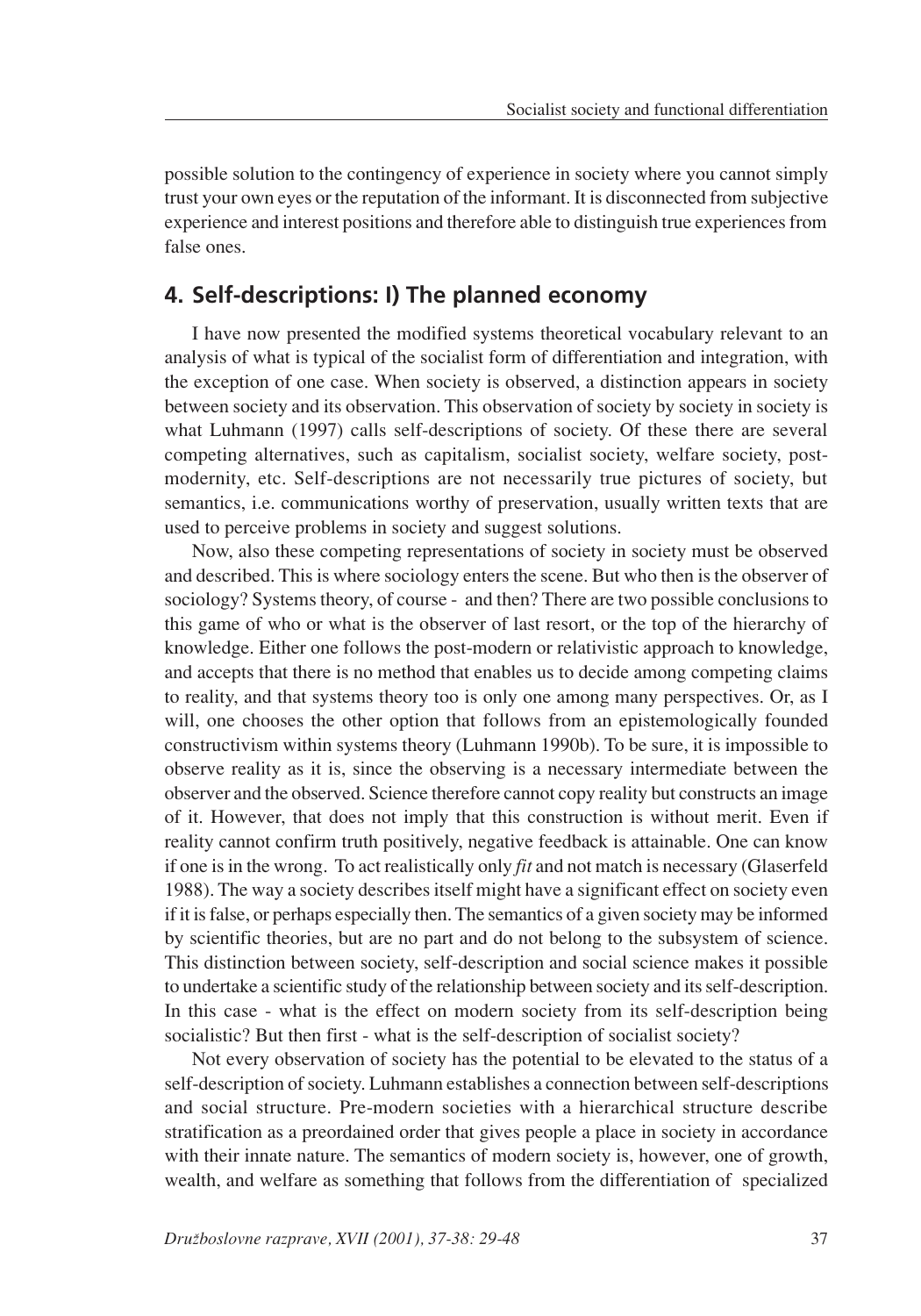subsystems. The unity of the difference of modern society is development taken to be not only more of everything for everybody - consumer goods, education, health services, participation in culture and science, leisure time, etc, but also of the continuous improvement of these things.

For the sake of simplicity I shall be distinguishing between two basic semantics for observing functions (as the consequences of actions) in modern society: liberalism and social theory. Both observe the effects of differentiated, specialized subsystems on society. What separates the two is whether the beneficial effects of differentiation are seen as spontaneous, or if they must somehow be initiated and furthered by society. The classic case for economic liberalism would be Adam Smith's claim that free markets create wealthy nations. Consequently, the state should not interfere with the economic system, but treat it as an autonomous self-regulating system. Society could renounce moral integration, at least in the economic sphere, since the producer under conditions of competition would supply what the consumer demanded out of self-interest. The bond between subsystems and the means of including people in the different function systems would be the market, and modern society is market society.

Social theory, on the other hand, observes harmful effects of allocations by the market to society, and develops a theory of some form or other of guidance of subsystems by society to peomote useful consequences, and correct and compensate for the negative ones. Socialism is the starkest of such programs. Marx and his followers believed that industrial production coordinated by the market mechanism would lead to accumulation of capital in the hands of the few to the detriment of the many. Besides being unjust, the inherent laws of capitalism were such that the full potential of society's productive forces could not be employed within the social relations of private property. Private property should therefore be replaced by public property, and the spontaneity of market forces with the rational and collective allocation of resources. The characteristic trait of socialism, it is said, is then the planned economy. Everything is connected to everything else by decision and society is structured as one vast organization (Pollack 1990). The plan relates the operations of the different function systems to each other and to the needs of the people. Everybody was included in socialist society through extensive social rights to access to the subsystems, to health care, education, work, etc.

According to this description, to understand the particularities of socialism as a form of integration we should enter into a discussion of whether it is possible to connect needs and goods through macroscopic planning. A substantial literature on socialism deals with this problem in particular, with the possibility of collecting and handling all the necessary information, the intricacies of negation between different levels in the planning bureaucracy, the party and the productive units (Szelenyi, Beckett and King 1994). The most important factor explaining the demise of socialism in this perspective is inferior economic performance. However, plans are prescriptions for actions but not actions, they are a particular method of producing expectations. What interests us more, are the "micro" foundations of macroscopic planning. Even with central planning, economic actors would still be able to make choices (Nove 1983, Roemer 1992). Both employees and plant managers must decide how much effort they will make to meet the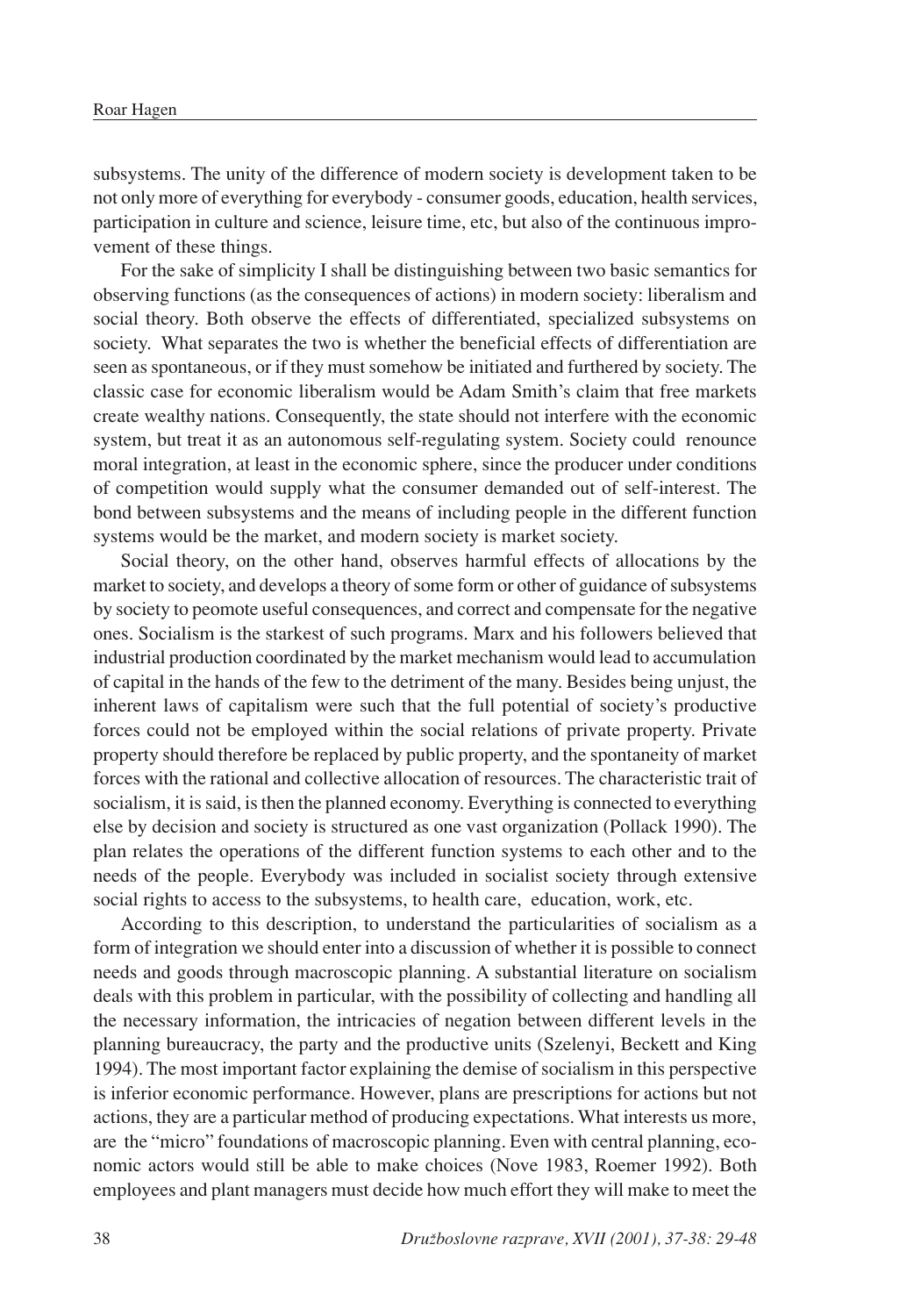objectives set out in the plan. While the market combines information and motivation through differences in prices, these two functions are separated under socialism. We must therefore ask what are the supplementary motivating mechanisms that make a yes outcome to expectations of the plan more likely than a no. Social rights allocate collective goods which are vulnerable to sponging and therefore cannot motivate individual effort on a regular basis. The planned economy makes some use of individual rewards such as payments connected to work effort, but money and the ability to pay do not warrant access to goods which are rationed or not offered for sale but are instead made available through other channels. Also, individual negative economic sanctioning operates differently than in a market economy. In general, productive units cannot go bankrupt. All the productive units, in the end, belong to the same organization, and economic problems cannot be solved locally and do not disappear just because funding is terminated. It cannot be sociol-politically rational not to use available resources even in the case of poor performance. Something is always better than nothing, and public budgets operate under softer constraints than do private businesses that must find their resources in the market.

The leniency implied by sociol-economic rationality and total inclusion is counteracted by the harshness with which social exclusion is practised . The massive use of forced labour and all the killings spring to mind. Even if the extent to which these sanctions were applied under different socialist regimes varies, they seem to be characteristic of socialism as a form of integration.

## **5. Self-descriptions: II) Class Society**

Socialism saw itself as a scientific project based in theory. The semantics typically used for self-description under socialism is that of collected works, i.e. the works of the founding fathers or the classics of Marxism: Marx, Engels, Lenin, Stalin, Mao, Hoxha, Kim Il Sung, Castro, etc. This combining of a primitive cult of the forefathers with an early modern belief in social natural laws is in itself instructive. In these texts one can find something on almost everything, from the analysis of the circulation of capital to how to grow potatoes and management. They are, however, structured by one main distinction or code, namely that of social class.

Dialectical and historical Marxism is a theory of the struggle between the classes as the main force in social evolution. Capitalism is a society where the class of capital owners exploit the working class and directly or indirectly controls the means of repression through the state apparatus. Under socialism these positions are reversed. Also socialist society is divided into classes, and socialism describes itself as class society. The limitation of Marx' own writings was that his theory is mainly a critique of capitalism and does not give any concrete guidelines for building socialism, apart from some provisional formulations that the means of production will be socialized, and the economy run by the producers themselves.

The working class or the people, is however, not an actor or a social system. Even the labour movement could not speak and had to be represented by an organization - the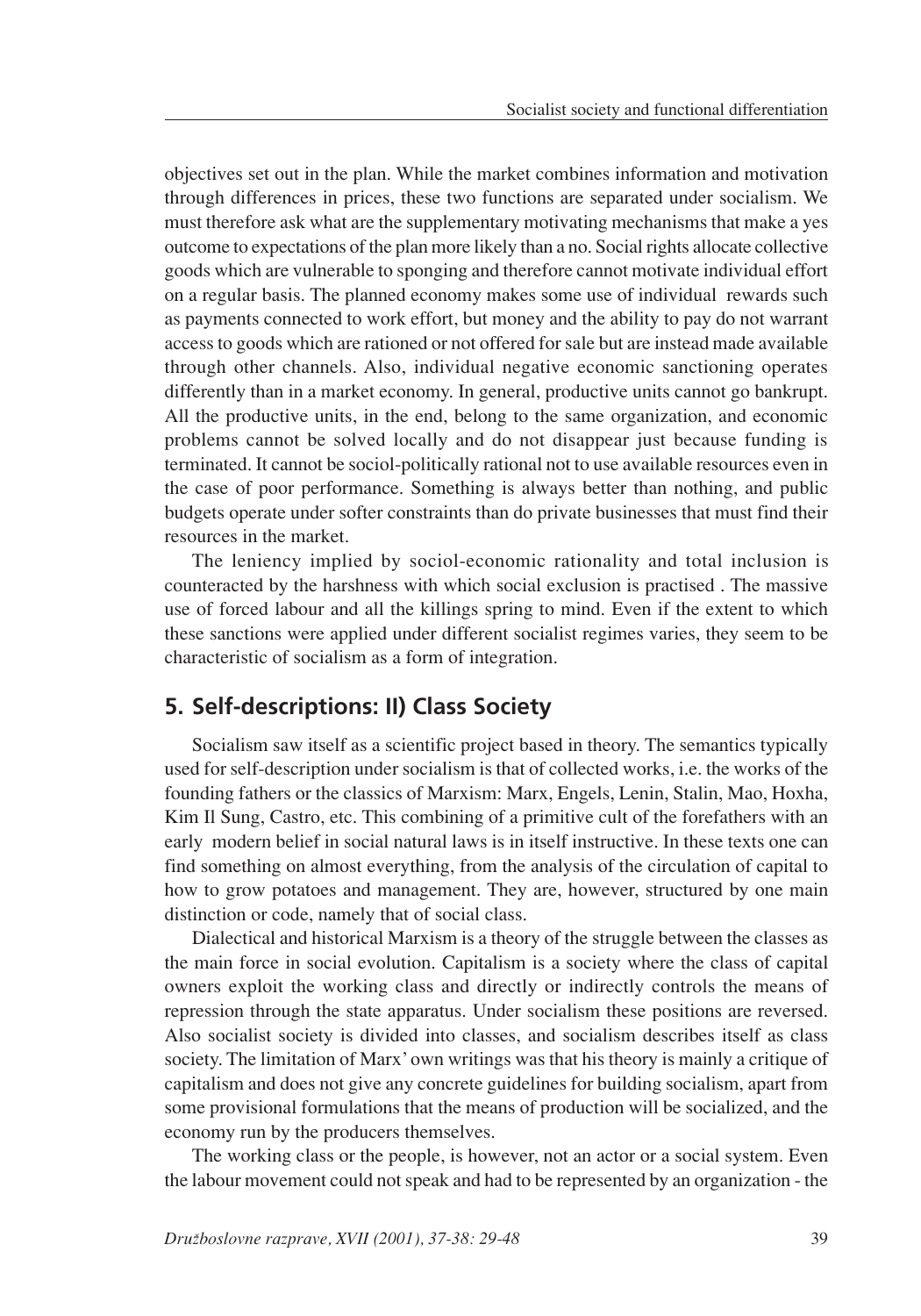workers' or peoples' party (Lyotard 1988). That is representation, not in the democratic sense whereby the interests of the people become manifest through the political process and the majority decides in the event of conflict. Under socialism the semantics of interest is one of the *real* interests of the people as they are revealed by the Party through an analysis of the social condition. The step from single to double coding of the political subsystem is not fulfilled. The distinction between government and governed is only seemingly supplemented with that between position and opposition. There are only sham elections, since the opposition could never be elected, because in light of the prevailing class code it represents not the interests of the working class or the people, but those of the bourgeoisie.

Through its semantics, socialist society was prone to observe and handle all social problems as conflicts of class. What became operative in the actual self-reflection of society was, however, not necessarily the more or less sophisticated main text. As demonstrated by Alexandr Solzhenitsyn (1974-78), even the footnotes in Lenin's writings became instrumental to state actions against the class enemy. Exclamations like "insects" turned out to be instructions on how to treat those who opposed the revolution and even acquired the status of a quasi legal order, as basic sources for law making.

In general terms, it is always the same problem society must handle, namely the problem of social contingency perceived as the problem of collective action. How can alter be motivated to select an action that benefits society when he could benefit more from acting selfishly, and if he considers sacrificing his self-interest to the interests of society, he or she may doubt that others will in fact do their share. Through its semantics, socialist society was inclined to solve problems in building socialism by turning them into a question of the correct class attitude. It began as an observation of objective criteria of class, and with measures that removed those of the wrong or questionable social origins from the centre to the margin of society. However, problems persisted, and the socialist semantics developed reflexively. A major step is taken with the shift from objective to subjective criteria of class, from a person having a certain relation to the means of production to concrete behaviour in relation to the needs of the revolution - or society, as interpreted by the Party. All types of problems - economic, scientific, political, juridical and family problems etc. - could now be treated in the same way by means of a moralizing communication about serving either the revolution or its class enemies. This comes into view in the large number of cases against all kinds of saboteurs and defectors from the revolution from different walks of life - or subsystems. The Party could guide its own operations in the same way via a distinction between the true proletarian line and right- and left-wing deviations from it. Consequently, whole parties and hence whole socialist countries, could be overtaken by capitalist roaders. Maoist China made the split with the Soviet Union in the early 60's with reference to the prevailing revisionism in the Soviet leadership. Failures in handling failure were turned into a question of class. The code was applied to itself, and this leads to paradoxes: left was right and right was left, since both deviations in the end lead to the restoration of capitalism. To ensure the authority of the Party this possibility of the party-line contradicting itself had to be made un-observable, for instance by ritualist practices of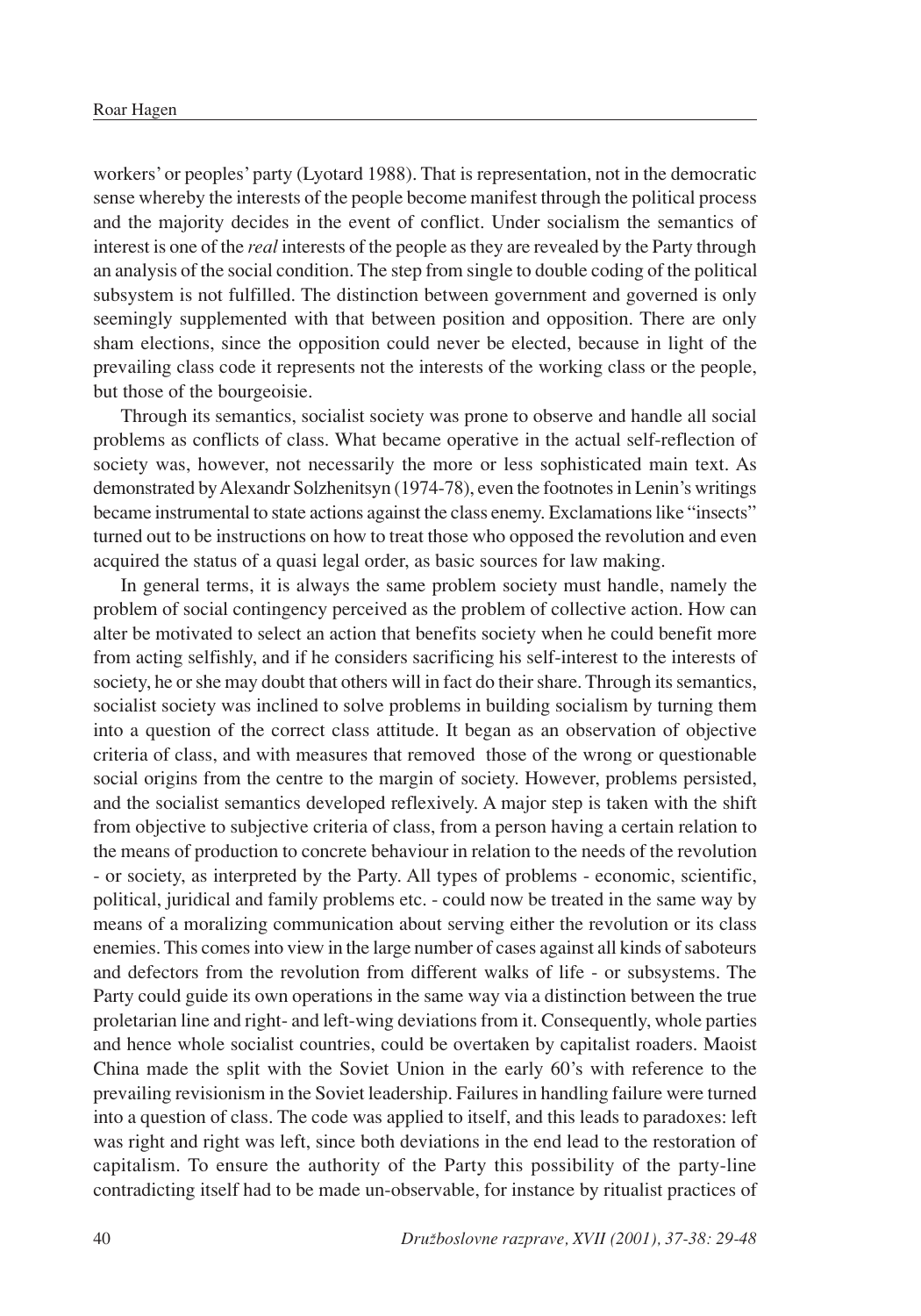criticism and self-criticism in the Stalinist Central Committee (Getty 1999). The CC member accused of making a political mistake should not enter into a discussion of the facts and defend himself by perhaps claiming that he had just followed the party line in operation at that time, but perform an apology ritual that demonstrated the correct attitude of *submission* to the Party. It was the unity of the Party and its ability to rule that was at stake, and which demanded a generalized and therefore symbolic denial of self-interest.

The socialist semantics resembles that of an interaction system. It is a society that describes itself as consisting of persons whose actions are directly related to the needs of society. But a socialist nation state with some 100 million inhabitants like the Soviet Union could not actually restructure itself as face-to-face communication. In its stead it set up a comprehensive organization for the surveillance of the whole population. The secret police and its affiliates supplied the information needed to make the link between individual behaviour and the requirements of the revolution. Socialist society is, as I have already mentioned, one vast organization. Organizations communicate through decisions, and the basic decision is the decision about membership. Deviant behaviour must be sanctioned by alterations in the status of membership, and in the end exclusion from the organization. Since the boundary of the organization is also that of society, socialism is confronted with the paradox of excluding people from society, which is impossible, since society is also the border with the non social. Or more concretely, it is capitalist society. And one could of course not remunerate traitors by sending them home. The paradox is resolved by death, or one has to live with the paradox of the inclusion of the excluded, for instance as prisoners in secret labour camps. The socialist system made ample use of both the death penalty and forced labour. With a system of punishment in place it could also be used positively. Defectors who confessed to their crimes were sometimes treated more leniently, and adherence to the party line or outstanding performances demonstrating high proletarian class-consciousness (Stakhanov) could be rewarded with the status of heroism. To this were added a plethora of more profane, material goods allocated to behaviour that furthered the common good, as the Party saw it. It all added up to the so-called control economy (Reykowski 1994) where party power depended upon and varied according to the dependence of subordinates on superiors for the satisfaction of their needs (organized dependence), the capacity of superiors to obtain information about the activities of subordinates (monitoring capacity), and the capacity of superiors to punish the political behaviour or utterances of subordinates (sanctioning capacity) (Walder 1994).

What is typical of socialism as a form of integration is that it tried to realign functional differentiation with total inclusion of the individual. It was an attempt to couple individual action and the interest of the collectivity directly, demanding that the individual made the interest of society the motive for his own actions. This is a type of semantics that we find also in the other regional forms of functional differentiation. Some welfare-capitalist democracies have general conscription, and in Muslim society religion plays a large role in the operations of other sub-systems, but only under socialism is this expectation to act on behalf of society extended to nearly every realm of life.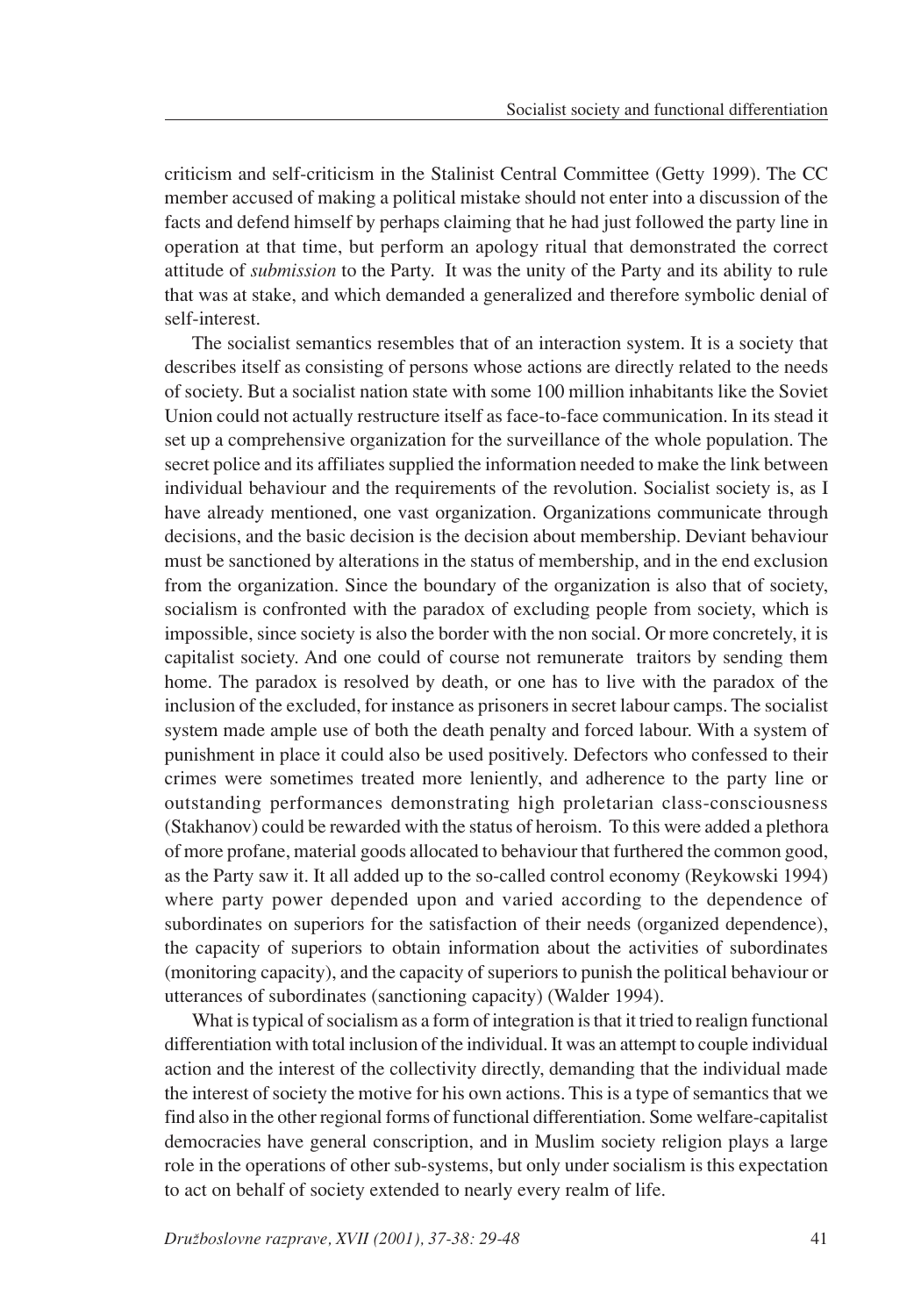These characteristics of socialism are not something that follows directly from its semantics. Only a limited range of social systems are available for handling social contingencies, and through its semantics socialism was inclined to select some and reject others. It relied heavily on organization, while media of symbolic generalizations remained underdeveloped. Organization implies hierarchy, and especially in large organizations the important decisions have to be made by the few, which is also the top, whose decisions are implemented by subordinates. All participate in the organization, that is society, through this system of rank. Ironically, through its self-description as class society, socialism became just that, or perhaps more appropriately, a stratified society with the nomenclature as the ruling elite.

This hierarchical social structure is the key to understanding the collapse of the system and what brought it down. It could not be changed from below, and the forces that brought it down were released by a loss of stamina at the top of the hierarchy. The higher echelons of the nomenclature of the Soviet Union were beginning to believe that they were losing out in the arms and consumer race with the West, and that socialism could not compete. They were therefore not willing to use the necessary force to curb protests and demands for reform in some Eastern Europe countries. Unable to keep the iron curtain tight, a small hole in the wall on the Hungarian border from which discontent could flow unravelled the whole social structure. Exit could no longer be controlled, and society and (party) organization split and fell apart.

#### **6. The communication of discontent**

Identifying its principle of integration is informative for the conclusions we should draw from the downfall of socialism. Some social scientists, such as for instance Zygmunt Bauman regard socialism, or communism, as the high point of modernity. With communism, the ghost of modernity has been exorcised. Social engineering, the principle of communal responsibility for individual fate, the duty to provide communally for single individuals, the tendency to view personal tragedies as social problems, the commandment to strive collectively for shared justice - all such moral precepts used to legitimize modern practices have been compromised beyond repair by the spectacular collapse of the communist system: No more guilty conscience. No scruples. No supraindividual commitments contaminating individual enjoyment (Bauman 1992:180).

The demise of socialism is explained by the omnipotence of the state. To assert the state's right to command and control is to assume responsibilities for the effects. The doorstep on which to lay the blame is publicly known and clearly marked, and for each and every grievance it is *the same* doorstep. The state cannot help but cumulate and condense social dissent; nor can it help turning the edge of dissent against itself. The state is the major, and sufficient, factor in forging the variety of often incompatible complaints and bids into a unified opposition - at least long enough to produce a dramatic showdown. The state that assumes the right to structure society also induces a tendency to political polarization: the conflicts that would otherwise remain diffuse and crosscut the population in many directions tend to be subsumed under one overriding opposition between state and society (Bauman 1992:181).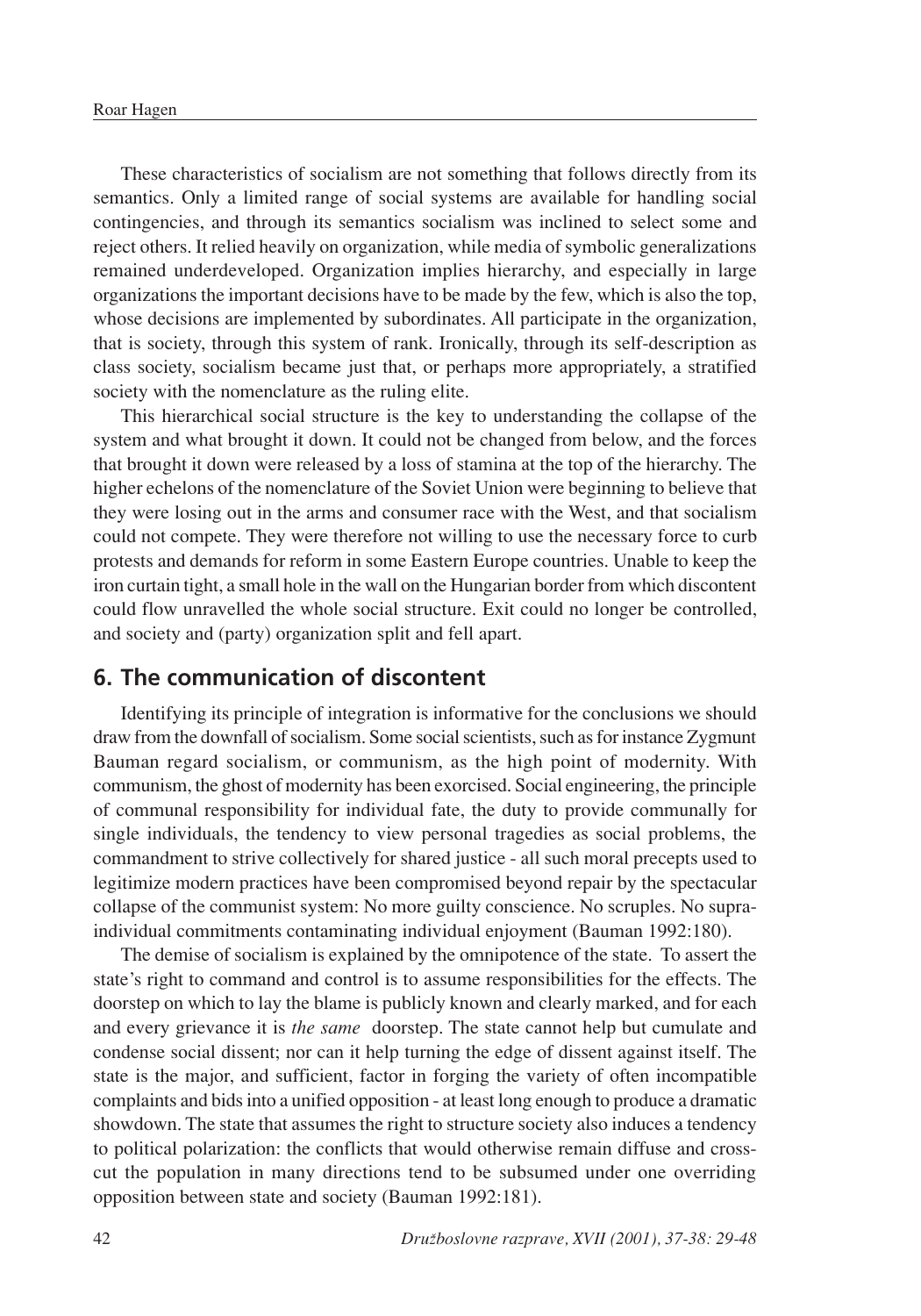Bauman draws a general conclusion from his analysis, namely that the destiny of the state under socialism is what will befall every state that takes on an extended social role. The fate of the socialist state is parallelled in the present western tendency to deétatization of a growing number of previously state-managed areas, the most important consequence of which, from the view of political sociology, is *the privatization of dissent*. With both the global balance of social activities and the logic of the life-process split into finely-sliced and mutually autonomous functions, disaffections arising along separate task-oriented activities have no ground on which on to meet and merge. Disaffection tends to generate single-issue campaigns, and dissent is functionally dispersed and either de-politicized or politically diluted. The difference between the two systems consists "not so much in the size of the sum total of disaffection, as in the propensity of dissent in a communist system to cumulate to the point where the system is de-legitimated, and to condense into a systems-subverting force" (Bauman 1992:181-182). Socialism had to fall and its only alternative is market society. This is a description of modern society that comes close to Luhmann's concept of functional differentiation, and his conclusion that modern society cannot represent its unity within itself.

What Bauman forgets, however, is that discontent could not be made public under socialism, and with the surveillance system in place, it could hardly be expressed in private either. I do not hold that socialism was without discontent. Discrepancies between self-description and social reality were of course noticed: that party officials were more equal than others and with the advances within mass-communication even the ordinary citizen acquired information about the capitalist environment that challenged the systems own description of socialist superiority. Individuals could *think* badly of the state and the Party, but when one cannot speak, thinking remains not only solitary but cannot develop very far, except for rare cases where the isolated oppositional turns to writing and communicates with himself through a text. The dissident was a lonesome figure and general discontent remained latent.

Neither voice nor exit were viable alternatives, only loyalty remained which was staged by the Party through mass-performances as parades where the people from the different functional domains could demonstrate both their contribution to society - i.e. as workers, peasants, scientists, cultural workers, etc., and their support for the party line. Publicly expressed opposition on a mass scale was to be found only when the top of the hierarchy was turning soft due to self-doubt, and could no longer believe in its own recipe for handling social problems as a question of a lack of proletarian classconsciousness.

The conclusion of our analysis is different from that of Bauman, namely that socialism is not an instance of high modernity, but a society whose mode of social integration is a mix of modern and pre-modern forms. Through organization it tries to achieve an inter-penetration of person and society typical of interaction systems. Societal communication demands that individuals should be directly motivated in their actions by the interests of society. Actions are tightly coupled to the needs of society and in the same vein subsystems of society could not be fully autonomous because their performances would be too closely observed by the state. Subsystems could not be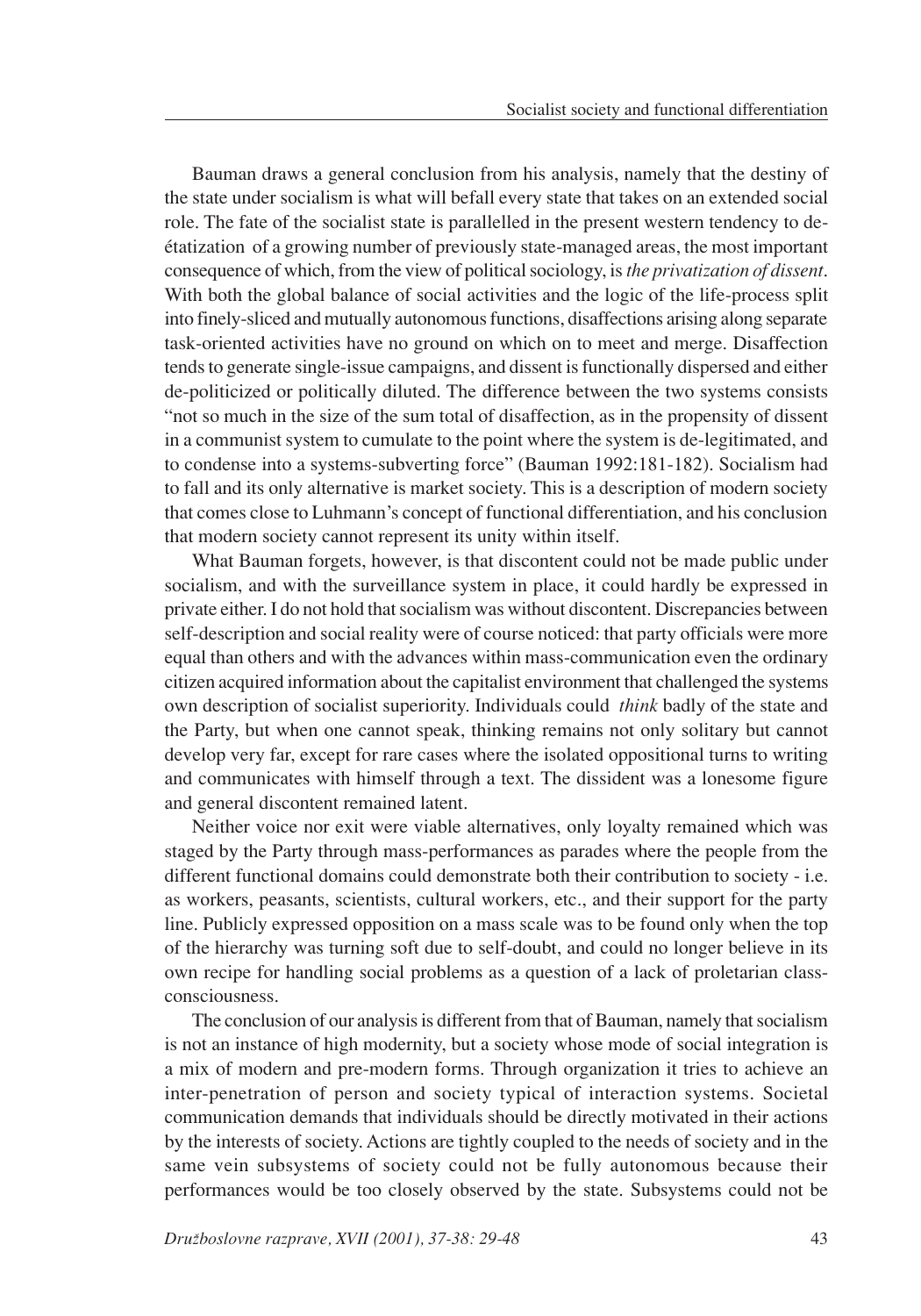distinguished from society, and this interfered with the progress of both. The internal complexity of the subsystem would not be very high since the system should always enable control by the environment. When society could not properly distinguish the subsystem from itself, it could not assess its performances in relation to other systems. In other words, functional differentiation could not develop very far. It lacks that which is the distinguishing trait of modernity, namely the mediation of the relation between society and action, or the mediation of the communication of dissent by solidarity. Not too much but too little public dissent is what fails socialism as a form of the societal integration of function systems.

#### **7. Solidarity and civil society**

Bauman's evaluation is typical of a tradition within the social sciences, inspired by Marxism, that works with a distinction whereby socialism is the alternative to capitalism. But as I have mentioned above, socialism is only the strongest of several programs for the social allocation of resources. The planned economy is not the only alternative to the market. In Western welfare-capitalist economies, between approximately one third and one half of GNP is allocated by the state. A subsystem may acquire the resources necessary for its operations either through the market or from the state. These are very different economic processes. An organization, a car factory, a hospital or a research institute may sell cars, health or research results on the market to get the money to buy what it needs. The relation between seller and buyer is that of an exchange in which the two parties assess available alternatives and select the most favourable ones. There is no consideration on any side of the transaction of the consequences for society. Money only mediates discontent as exit, and when the customer walks elsewhere the rational producer can only blame himself. Dissent is a private matter.

However, when an organization asks for resources from the state it must address the needs of society. The organization must show how the system contributes to the performance of other subsystems and solves problems for society. The distinction between function and performance is drawn and a new social system emerges. This form of allocation is sometimes called the negotiated economy, but I will use the term *public economy* to indicate that, in contrast to private allocations in the market, allocations made by a democratic state are open to public scrutiny. This is the social system for the self-observation of society as functionally differentiated. From this vantage point an observer will see society as consisting of subsystems that fulfill tasks essential to a modern society, and can appreciate both their autonomy and interdependence. For instance, for science to produce the research results needed by other systems, the system of science must be unbiased by politics, religion, popular prejudice and perhaps private economic concerns. Consequently, money should be allocated from the state to subsystems that through their performances fulfill tasks that are essential to a modern society.

The voicing of discontent plays a decisive role in the economic process of public allocations. Societal needs are not pre-given entities but arise as the result of the observation of imbalances among self-generating subsystems. Every system is in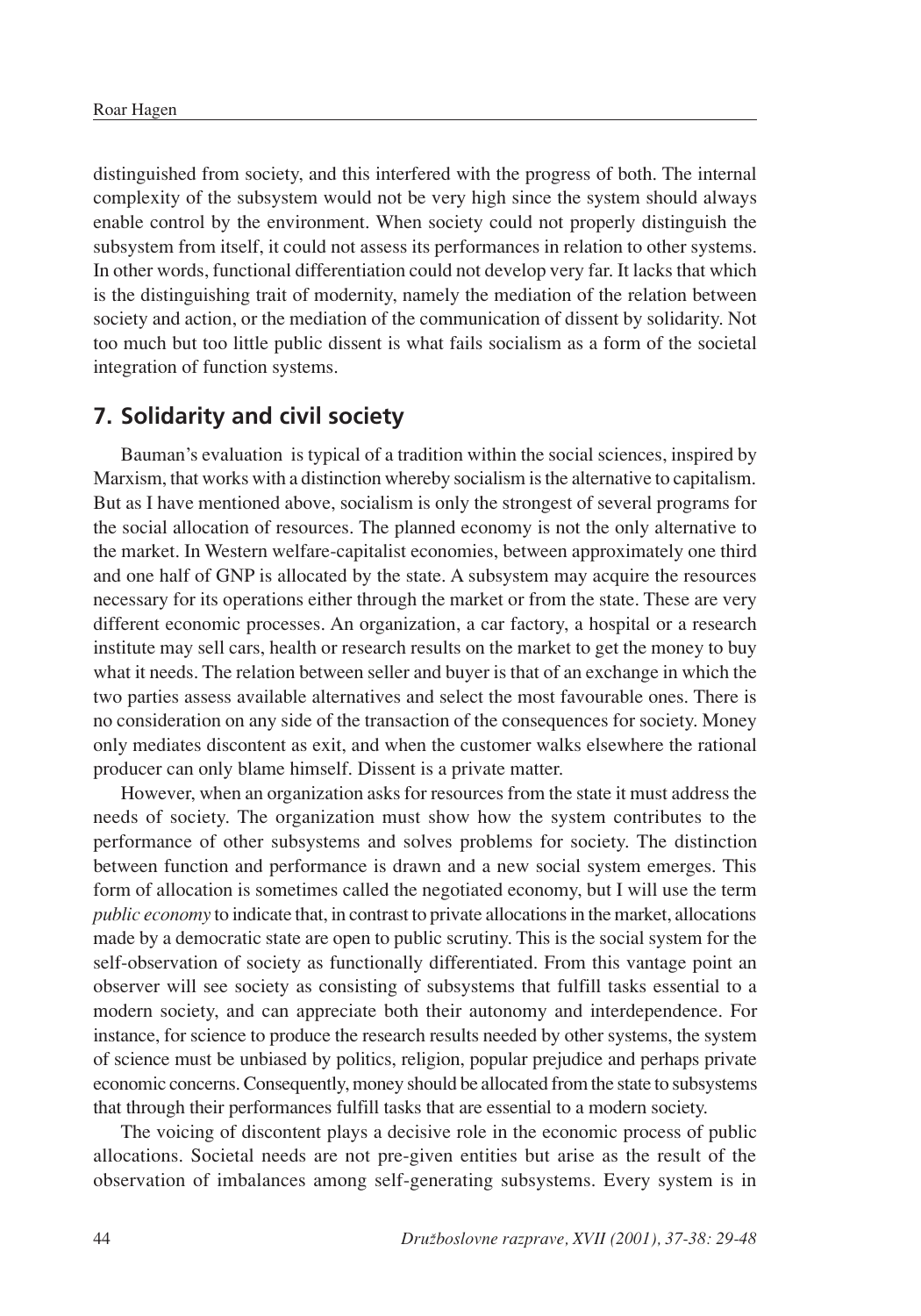principle unbounded in the application of its own code; science in its quest for truth, the law for justice, education for teaching, etc. There is therefore in principle no limit to the resources a subsystem could use and hence claims made on the public purse. But the claims of one system must be adjusted to those from the others, and all of them must fit in with the public budget and finally with the voters' readiness to pay taxes.

Why should voters' be willing to pay the bill for the development and expansion of the different function systems? This is the basic question that must be answered, and the only valid argument is because it benefits the people. This relationship between function systems and members of society through the welfare state, where citizens pay taxes and receive welfare goods, is often perceived as an exchange, as a public market where one has to give to get. But this account overlooks the fact that while the market allocates individual goods, the welfare state typically distribute collective goods, and collective goods are open to sponging and thus raise the problem of collective action: Why should an individual sacrifice his self-interest to that of society? A society that observes itself through public discussion solves this conflict between individual and collective rationality differently than does socialism. Actions are not related directly to the needs of society but mediated by money, solidarity and power.

Members of society seldom have to act on the needs of society; one just has to pay taxes. And why should a person be willing to sacrifice individual opportunities for action and pay his taxes? Because he or she should contribute to the production of collective goods to which he or she will have access as a member of society. Solidarity solves social dilemmas by presenting the conflict of individual and collective rationality as a unity (Hagen 2000). Thus solidarity makes acceptance of a communication more likely since it expresses a logic that cannot be denied in public. A spokesperson of a subsystem cannot just say that he wants what the system needs and another representing popular interest cannot just express discontent. Both sides must participate in a discussion on what society needs and what it can afford. Through the public debate interdependencies are recognized and adjusted to each other and thereby put a limit on the expression of discontent, which also guides system operations in accordance with the needs of society. In this sense autonomy *and* governance of subsystems are possible.

Social dilemma, however, remain in private, and the medium of solidarity therefore has to be supported by power that sanctions individual deviations negatively. And power refers back to the public as a collective good: Whether one pays taxes or not is not a private but a public choice.

This concept of solidarity as a medium should be combined with another idea that at first glance seems difficult to align with a systems theoretical approach, namely that of *civil society*. To Luhmann this concept belongs to the semantics of old Europa, and its revival today expresses a naive longing for a society without large organizations, i.e. society as an interaction system. As such the concept of civil society refers back to Marxism before socialism, namely when one could still believe in the governance of society by the people, unmediated by the state. It is therefore not without a certain irony that it is maintained that what socialism lacked, and what the former socialist countries should develop today, is a civil society. The popularity of the concept perhaps should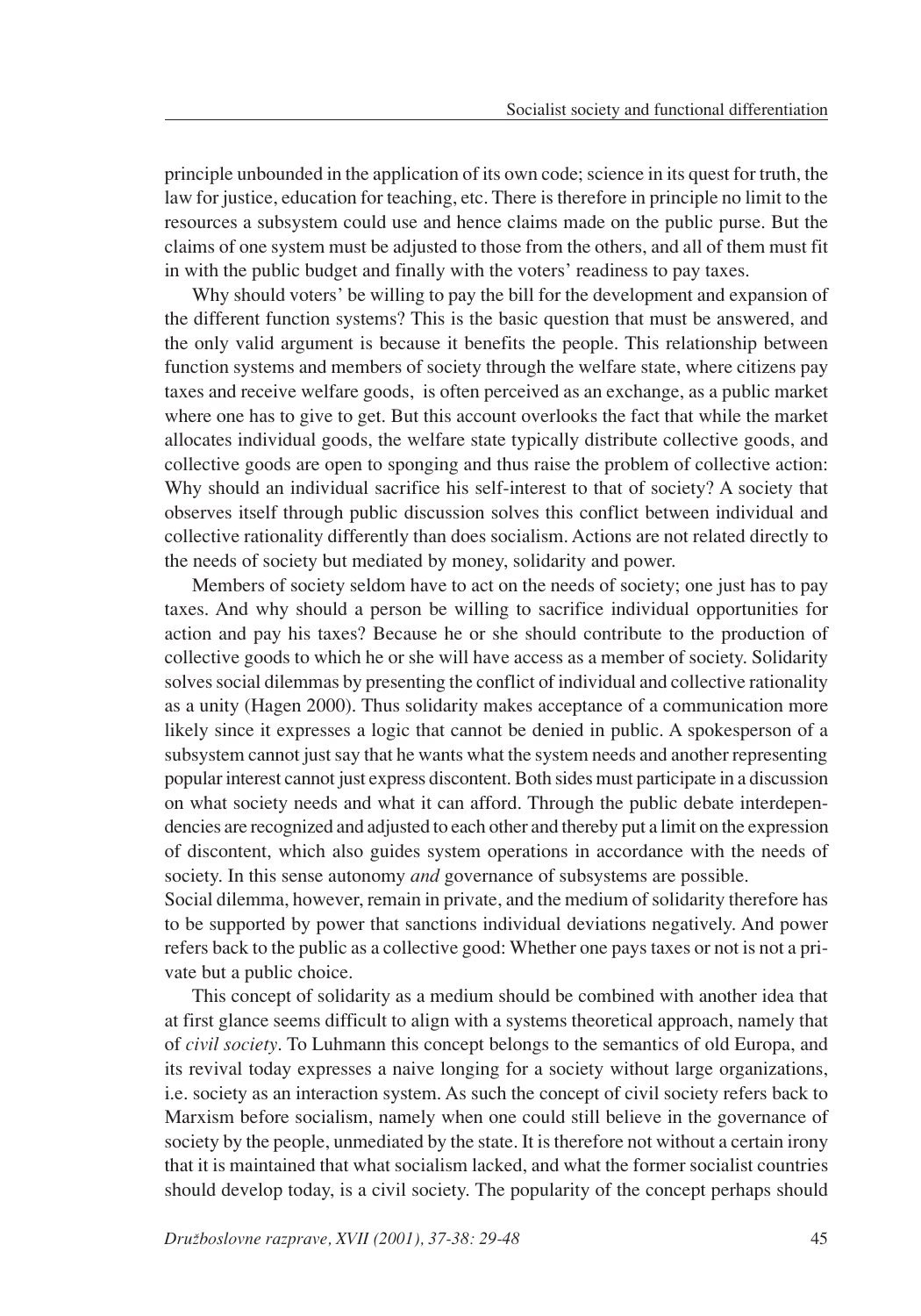be taken not as nostalgia but as an indication of a real need for society to have another alternative to the state than the market. Or stated differently, a situation where discontent with both state and market can be expressed. Civil should be read not in opposition to military, as its original meaning was, but as *non-state*, a point in society from which to observe both state and society. There is no longer any doubt that the citizens can lay down their arms and still be free and respected members of society. The concern today is more wether they can free themselves from self-interest,. i.e. the perspective of a single activity or a subsystem. But public debate in modern society is not just a sum of different perspectives; each individual has a position in several systems. Modern man is what Ernst Gellner (1994) calls modular man, used to shifting between roles and functions in different systems. He or she therefore cannot identify with any single perspective but must combine them. To fit into society modern man must be modular man and must therefore have access to all or most of the function systems. Civil society as the selfobservation of society through the individual relates the performances of different systems to the needs of modern man as belonging to a functionally differentiated society.

#### **8. Negative and positive integration**

I began this article by questioning the systems theoretical approach to the unity of modern society. The conclusions of our discussion is that Luhmann' statement that modern society cannot represent its unity within itself because this contradicts the principle of functional differentiation is both unlogical and empirically false. Quite the contrary: The observation of the differentiation of subsystems as functional (or dysfunctional) is the principle of unity that is typical of modern society. The only choice is either to observe the interdependence among subsystems as *negative* or *positive* integration. Negative integration means that the operations of one subsystem are adversely affected by failing performances in another, for instance that industrial development is hampered because it cannot find the type of educated labour that is needed, and so the affected system must adjust.

What is of particular interest, however are, the mechanisms by which one system is able to influence a system in its environment. There are then two main alternatives. Performances of one system are coupled to another through the market. Luhmann (1997) asserts that the market is the most important mechanism for dynamic integration of subsystems in modern society. This could be taken as an indication of a liberalistic bent in the new systems theory (Zolo 1992). To decide whether this is so sociology must first work out in more detail the concepts needed to investigate empirically the societal forms of positive integration available to modern society. The new systems theory may be a useful means in this endeavour, as I have tried to show. What seems to be the case, however, is that systems theory, as it is, is too much a theory of experience and not sufficiently advanced as a theory of action. Our conclusion so far is that the failure of socialism should not be taken as a general argument against the public allocation of collective goods in modern society. There are modern alternatives to it, but whether something like solidarity on the level of world society can evolve remains to be seen.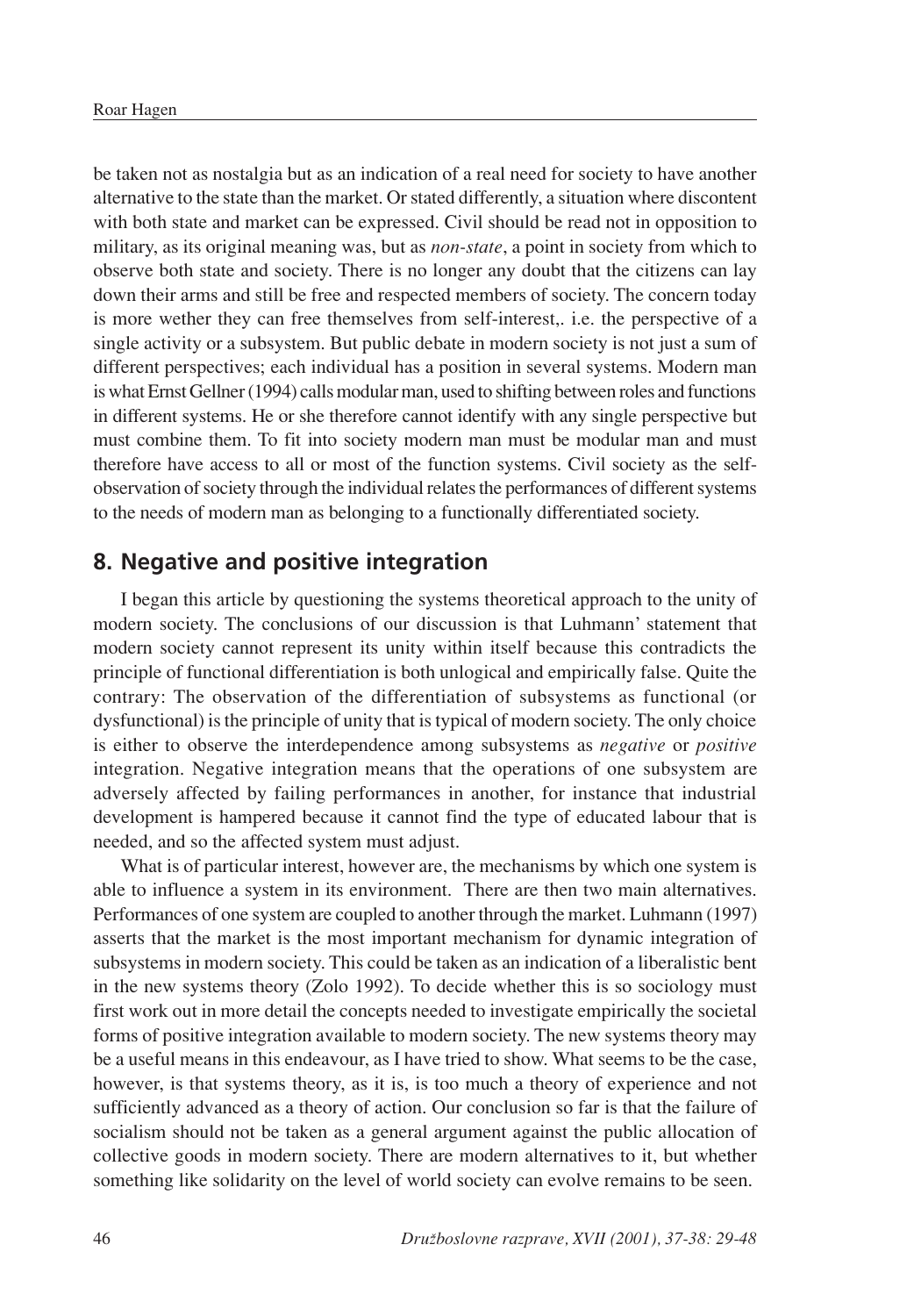#### **Notes**

- 1. "Schließlich war und blieb die Weltgesellschaft, in der all dies innerhalb territorialer Grenzen stattfinden sollte, ein funktional differenziertes System, das seine eigene Leistungsfähigkeit der Autonomie von Funktionssystemen verdankt und mit keiner Art von Zentralsteuerung zu kombinieren ist. Das gilt vor allem für das Kreditsystem der internationalen Finanzwirtschaft, das eine gewisse Beweglichekeit in der Wahl von Zeitpunkten für Investitionen und Konsum garantieren kann...Es gilt aber natürlich auch für die internationale Politik, für wissenschaftliche Forschung und nich zuletz für alles das, was intellektuell interessiert. Das Bestehen auf organisatorisch kontrollierten, regionalen Autonomien is damit schlechterdings nicht kompatibel. Der Versuch, dieser Art Modernisierung in der modernen Gesellschaft einzuführen, mußte mit Stagnation, mit der Verbrauch letzter Machtressourcen, mit schwindender Akzeptanz und schließlich mit dem Zusammenbruch dieses 'Systems' bezahlt werden. Daß man sich in westlichen Kreisen unter Verzicht auf Revolution auf verständigungsoroientierte 'Diskurse' zurückzogen, kann aus soziologischer Sicht Wohl kaum als gesellschaftspolitische Alternativ gewertet werden" (Luhmann 1997:1084-1085).
- 2. "Während im Falle der Stratifikation jedes Teilsystem sich selbst durch ein Rangdifferenz zu anderen bestimmen mußte und nur so zu einer eigenen Identität gelangen konnte, bestimmt im Falle funktionaler Differenzierung jedes Funktionssystem die eigene Identität selbst" (Luhmann 1997a:745).
- 3. "Vielmehr rekonstruiert *jedes* Teilsystem das umfassende System, dem es angehört und das es mitvollzieht, durch eine *eigene* (teilsystemspezifische) *Differenz von System und Umwelt* (Luhmann 1977:598). Even if this does not, according to Luhmann mean, that there are many societies, one for each function system

## **References**

Bauman, Zygmunt (1992): *Intimations of Postmodernity*. London: Routledge.

Durkheim, Emile (1938): *The Rules of Sociological Method*. Glencoe: Free Press.

Elias, Norbert (1994): *The Civilizing Process*. Oxford: Blackwell.

Elster, Jon (1983): *Explaining Technical Change*. Cambridge: Cambridge University Press.

- Gellner, Ernest (1994): *Conditions of Liberty. Civil Society and its Rivals*. London: Hamish Hamilton
- Getty, Arch J. (1999): "*Samokritika* Rituals in the Stalinist Central Committee, 1933-38". In *The Russian Review* **58**: 49-70.
- Glaserfeld, Ernst von (1988): *The Construction of Knowledge*. Salinas, Calif.: Intersystems Publications.
- Hagen, Roar (1999): *Rasjonell solidaritet*. Universitetsforlaget: Oslo.
- Hagen, Roar (2000): "Rational Solidarity and Functional Differentiation". In *Acta Sociologica*, **43**: 27- 43.
- Luhmann, Niklas (1970): "Funktion und Kausalitet". In *Soziologische Aufklärung. Aufsätze zur Theorie sozialer Systeme.* Köln/Opladen: Westdeutscher Verlag.
- Luhmann, Niklas 1981: "Theoretische und praktische Probleme der anwendungsbezogenen Sozialwissenschaften". In *Soziologische Aufklärung,* vol. 3, *Soziales System, Gesellschaft, Organisation*. Opladen: Westdeutscher Verlag.